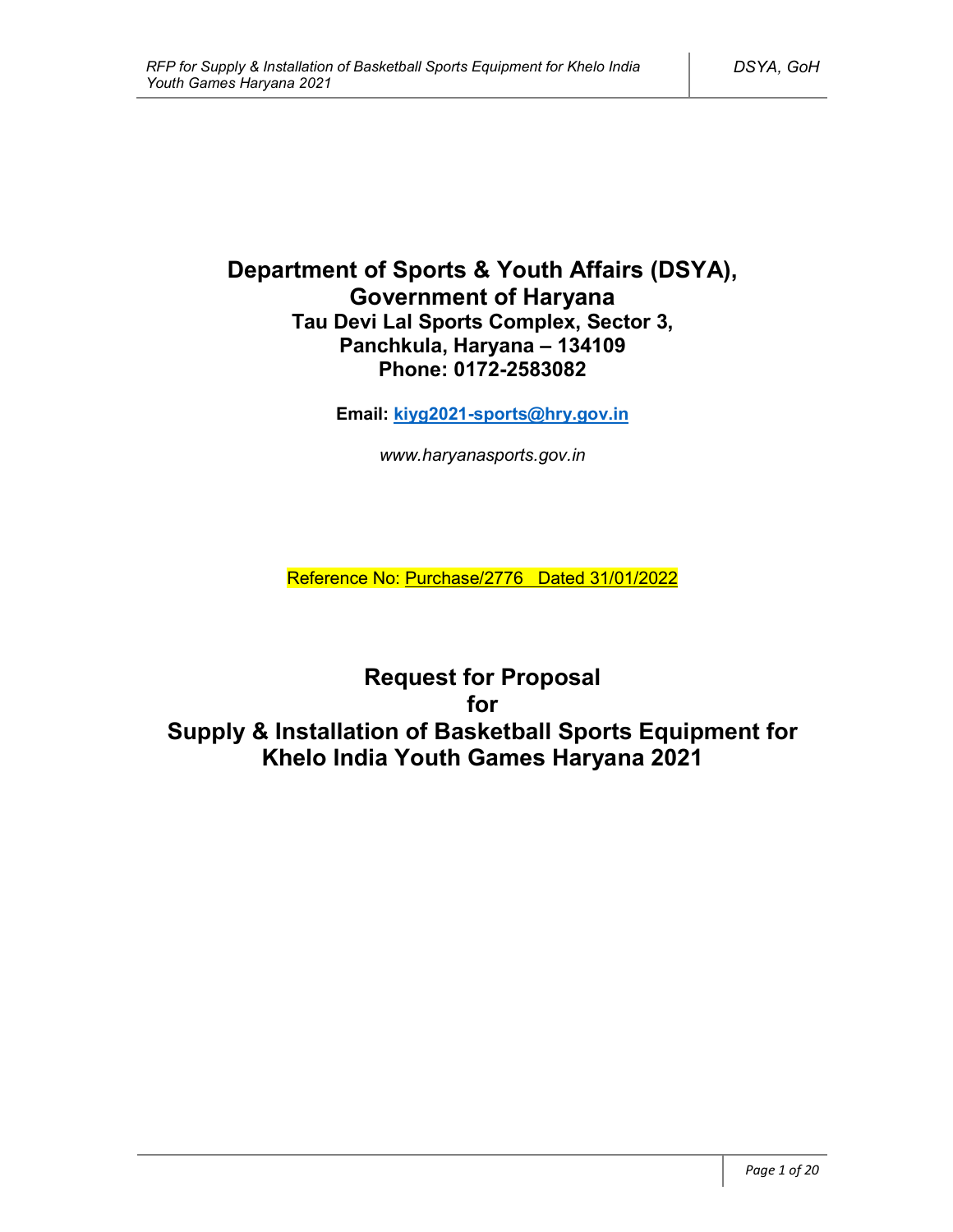#### **Department of Sports & Youth Affairs (DSYA), Government of Haryana Tau Devi Lal Sports Complex, Sector 3 Panchkula, Haryana – 134109**

Email: kiyg2021-sports@hry.gov.in www.sportsharyana.gov.in

# **RFP No.: Purchase/2776 Dated: 31.01.2022**

### **NOTICE INVITING TENDER (NIT)**

DSYA invites Bids under two bid-basis, i.e. Technical Bid and Financial Bid for *'Supply & Installation of Basketball Sports Equipment for Khelo India Youth Games Haryana 2021'* for Department of Sports & Youth Affairs *(DSYA)*.

The interested bidders should submit their bids online and physical copies of **only technical proposal** to Tau Devi Lal Sports Complex, Sector 3, Department of Sports & Youth Affairs, Govt. of Haryana, Panchkula, Haryana - 134109, on or before 10-02-2022**.**

Bidders have to download the Bid documents from the e-procurement portal i.e. https://etenders.hry.nic.in after registering themselves on portal and submit e-bids after payment of Bid Processing Fee & Bid Document Fee before last date & time of downloading the e-bids online

All Bidders are advised to see Amendments to RFP, if any, before submission of the bids. In case the Bidder does not submit the amended bids/amendments, it shall be presumed that Bidder has seen the amendments/Amended bids and e-bid shall be evaluated accordingly.

In case schedule date of submission / tender opening date are declared as holiday then tender will be submitted/ opened on the very next working day on earlier schedule time.

DSYA reserves the right to cancel the bid at any time or amend/withdraw any of the terms and conditions contained in the Bid Document without assigning any reason thereof.

> **CEO, Khelo India Youth Games Department of Sports & Youth Affairs Haryana**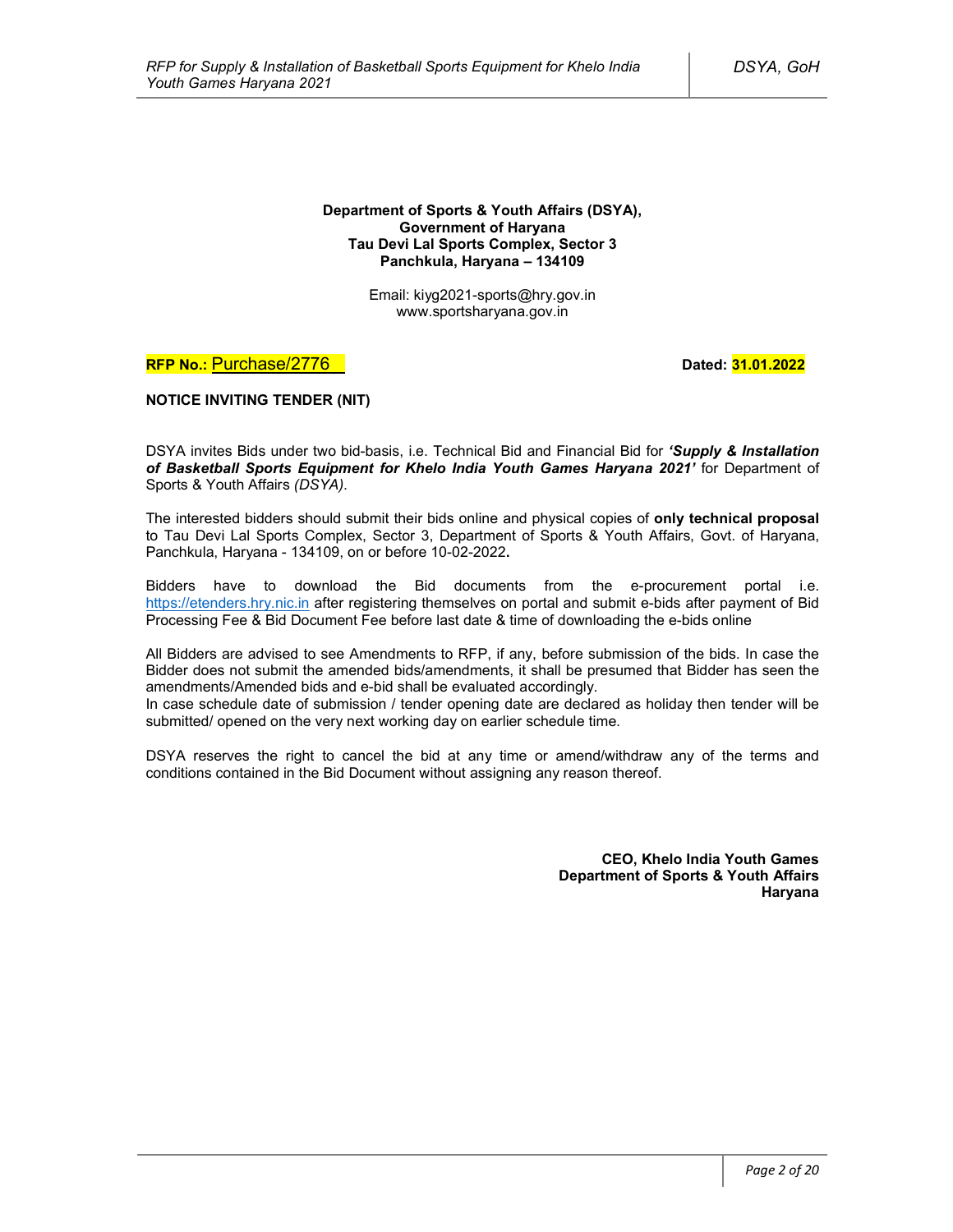### **1. DETAILED NOTICE INVITING E-TENDER**

e-Tender is invited in single stage two cover system i.e. Request for Technical Bid **(online Bid under Technical Envelope and hard copy submission with mentioning Page No)** and Request for Financial Bid (comprising of price bid Proposal under online available Commercial Envelope):

| Sr. No. | <b>Information</b>                                                 | <b>Details</b>                                                                                                                                                                                                                                                                                       |
|---------|--------------------------------------------------------------------|------------------------------------------------------------------------------------------------------------------------------------------------------------------------------------------------------------------------------------------------------------------------------------------------------|
|         | Description of Goods                                               | Basketball Sports Equipment (Annexure-I)                                                                                                                                                                                                                                                             |
| 2       | EMD (to be deposited online) *                                     | 45.000/-<br><b>Account Holder Name: Director,</b><br>Department of Sports & Youth Affairs<br><b>Bank Name: State Bank of India</b><br><b>Account No.: 39454876084</b><br><b>IFSC Code: SBIN0050969</b><br><b>MICR No.: 160002173</b><br>Validity period for the EMD will be up to<br>30th June, 2022 |
| 3       | Tender Document Fee*                                               | $5,000/-$                                                                                                                                                                                                                                                                                            |
| 4       | e-Service Fee (to be deposited online)                             | $1.000 + 18\%$ GST                                                                                                                                                                                                                                                                                   |
| 5       | Start Date & Time of Bid Preparation and<br>Submission             | 01.02.2022, 11.00 Hrs                                                                                                                                                                                                                                                                                |
| 6       | Expiry Date & Time of bid for EMD<br>submission                    | 09.02.2022, 23.59 Hrs                                                                                                                                                                                                                                                                                |
| 7       | Last date and time for submission of<br>proposals through e-Tender | 10.02.2022, 18.00 Hrs                                                                                                                                                                                                                                                                                |

**Note: For relaxation of Tender Fee & EMD** Please refer "Haryana State Public Procurement Policy for MSME -2016" notified vide G.O.No.2/2/2016-4IBII (1) dated20-10-2016 and for Startups/first generation Entrepreneurs as notified vide G.O. No.2/2/2016-4IB-II dated 03.01.2019.

# **2. DATA SHEET**

| Sr. No.        | <b>Activity Description</b>                                                                                  | <b>Details</b>                                                                                                                    |  |
|----------------|--------------------------------------------------------------------------------------------------------------|-----------------------------------------------------------------------------------------------------------------------------------|--|
|                | RFP No. and Date of Availability of RFP                                                                      | <b>RFP No.: Purchase/2776 Dated 31.01.2022</b>                                                                                    |  |
|                |                                                                                                              | Date: 31.01.2022, 1700 Hrs                                                                                                        |  |
| $\overline{2}$ | Proposal Due Date                                                                                            | 10.02.2022, 23.59 Hrs                                                                                                             |  |
| 3              | Technical Proposal Opening Date and<br>submission of hard copy of technical<br>proposal with proper binding. | 11.02.2022, 10.00 Hrs                                                                                                             |  |
| 4              | <b>Financial Proposal Opening</b>                                                                            | To be communicated later                                                                                                          |  |
| 5              | Letter of Award (LOA)                                                                                        | To be communicated later                                                                                                          |  |
| 6              | Office Address - Venue for opening and<br>evaluation of Bids                                                 | Department of Sports & Youth Affairs<br>Govt. of Haryana<br>Tau Devi Lal Sports Complex, Sector 3,<br>Panchkula, Haryana - 134109 |  |
| $\overline{7}$ | <b>Contact Details</b>                                                                                       | Contact Person:<br>Mr. Rajesh Kumar, Superintendent<br>Email id: kiyg2021-sports@hry.gov.in<br>Mobile No: +91 7717307781          |  |
| 8              | <b>Tender Documents on Website</b>                                                                           | URL for e-tender<br>https://etenders.hry.nic.in/nicgep/app<br>http://www.haryanasports.gov.in/                                    |  |
| 9              | Method of Selection                                                                                          | Pre-Qualification & L1                                                                                                            |  |
| 10             | <b>Bid Validity Period</b>                                                                                   | 90 days                                                                                                                           |  |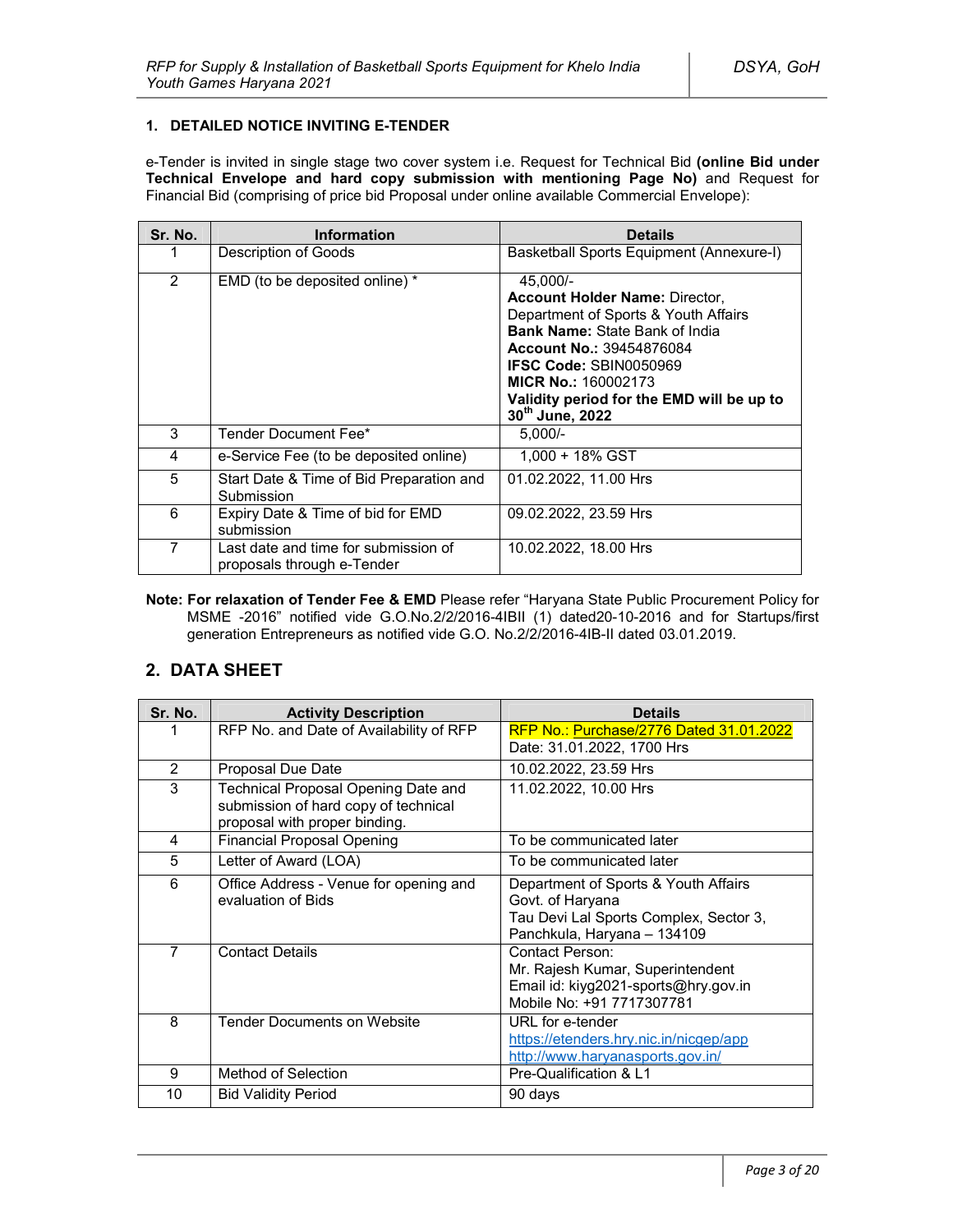# **A. Information to Bidders:**

#### **1. Instructions to bidder on Electronic Tendering System.**

Registration of bidders on e-Procurement Portal**,** Information about Digital Certificate, Instructions about Online Payment of Tender Document fee/e-Service Fee/Earnest Money, Important Instructions & Help manual for online bidding and other General issues option available on Home page of NIC e-procurement portal i.e https://etenders.hry.nic.in.

In case bidders need any clarifications or if training required to participate in online tenders they can contact office Timings of Help-desk support & Contract Details: -

The detail may be seen under "Contract US" option available on Home Page of NIC e-Procurement portal i.e https://etenders.hry.nic.in.

For support related to Haryana Tenders in addition to Helpdesk: -

In addition, For support related to Haryana Tenders in addition to helpdesk you may also contact to following: -

E - mail: eproc.nichry@yahoo.com Desk: 0172-2700275

**2.** Date and Time of making payment of tender fee, earnest money deposit (EMD) and eservice fee is as under:

|   | A Online submission of EMD, Tender fee & |  |
|---|------------------------------------------|--|
|   | e-Service Fee Option-1: Through Net      |  |
|   | <b>Banking and Debit card</b>            |  |
| в | Online submission of EMD                 |  |
|   | Option-2: Through RTGS/ NEFT-            |  |
|   | (In case of above, the bidder has to     |  |
|   | pay Tender fee & e-Service fee           |  |
|   | Through Net Banking and Debit card       |  |
|   | as per the given date & time schedule)   |  |

- **3.** As the Bids are to be submitted online and are required to be encrypted and digitally signed, the Bidders are advised to obtain Digital Signature Certificate (DSC) at the earliest. For obtaining Digital Certificate, the Bidders should visit NIC portal https://etenders.hry.nic.in/nicgep/app?page=DSCInfo&service=page
- **4.** The Bidders shall have to pay for the Tender Documents Fee, EMD Fees & e-Service Fee online by using the service of secure electronic payment gateway. The secure electronic payments gateway is an online interface between bidders and online payment authorization networks.
- **5.** The bidders must have Net Banking account in order to pay Tender Document Fee and e-Service Fee.
- **6. Payment of Tender Fee: -** The payment for the Tender Document Fee shall be made by the interested bidder online directly through Net Banking with the available Banks at e- GRAS e-Payment Gateway.
- **7. Payment of e-Service Fee: -** E-Service Fee payment shall be made separately by the interested bidders/ contractors online directly through Net Banking Account.
- **8. Payment of EMD: -** The payment of EMD can be made through Net Banking or RTGS/ NEFT as per details at Para-2 above. In this regard please refer to "Instructions to bidder on Electronic Tendering System.
- **9.** Intending bidders will be mandatorily required to sign-up online (create user account) on the website https://etenders.hry.nic.in to be eligible to participate in the e-Tender. In case the intended bidder fails to pay EMD fee under the stipulated time frame, he/she shall not be allowed to submit his/ her bids for the respective event/Tenders.
- **10.** In case of payment of EMD through RTGS/ NEFT, the interested bidders must remit the funds at least on or before **09.02.2022 upto 23:59 Hrs;** and make payment via RTGS/NEFT to the beneficiary account number specified under the online generated challan. The intended bidder/ Agency thereafter will be able to successfully verify their payment online, and submit their bids on or before the expiry date & time of the respective events/ Tenders at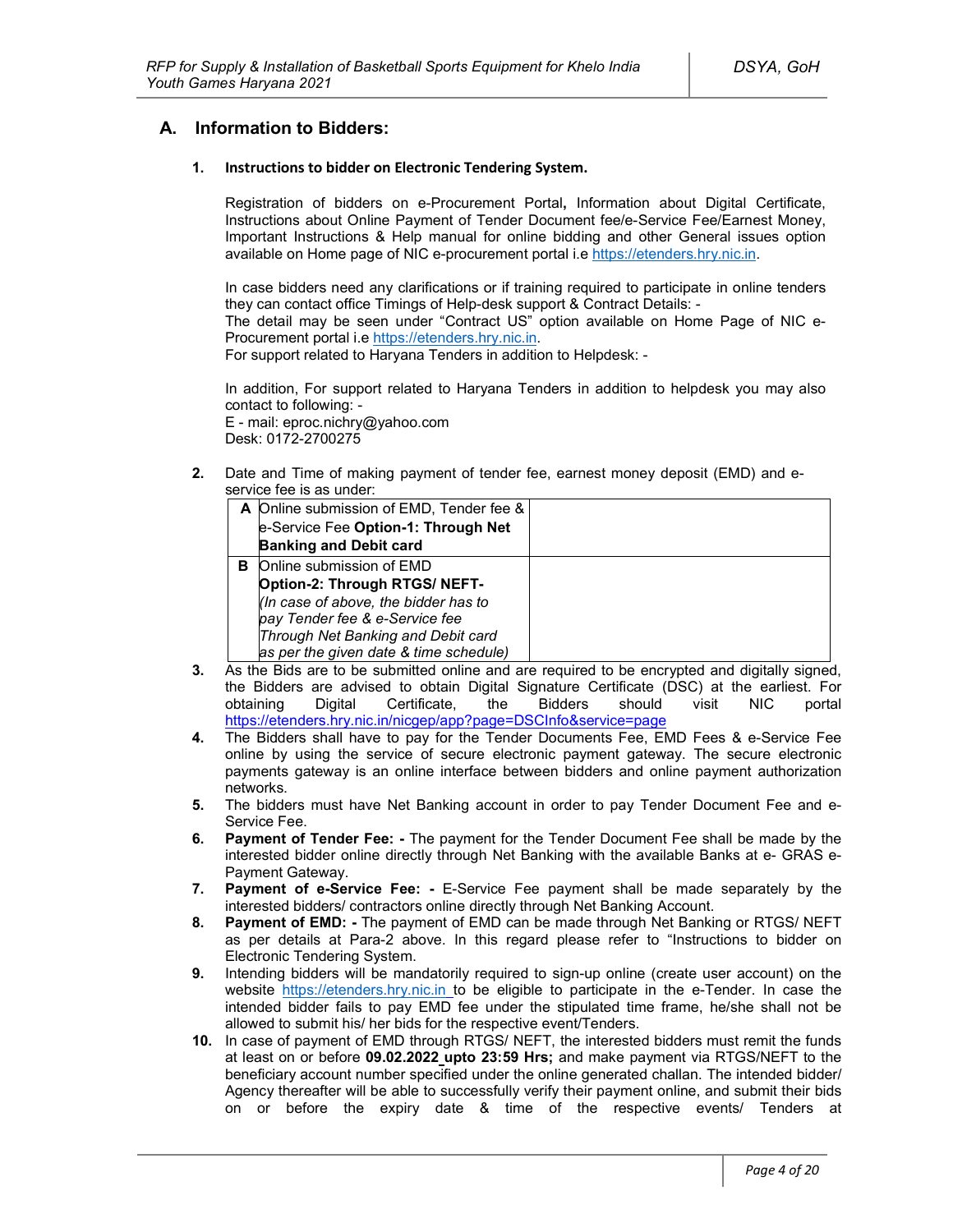#### https://etenders.hry.nic.in

- **11.** However, the details of the EMD, Tender document Fee & E Service Fee are required to be filled/ provided at the time of online Bid Preparation.
- **12.** Online Technical Envelope—Reference details of the Earnest Money Deposit, Tender Document Fee & e - Service Fee instrument and scanned copies of supporting documents and QR/technical criteria with proper index and page numbering on all the documents have to be provided as per **Annexure-A** of this document.
- **13.** If the tenders are cancelled or recalled on any grounds, the Tender Document Fee and e-Service Fee will not be refunded to the bidder.
- **14.** If any queries related to this RFP, Bidders can submit their queries only through the official email id kiyg2021-sports@hry.gov.in before 5.00PM on working days.

# **B. Brief Description of Procuring Sports Equipment / items:**

| Sr. No   Description                                           | Quantity | Place of Delivery                                            |
|----------------------------------------------------------------|----------|--------------------------------------------------------------|
| Supply & installation of<br><b>Basketball Sports Equipment</b> | 5 Items  | Tau Devi Lal Sports Complex,<br>Sector-3, Panchkula, Haryana |

The detailed technical specifications/description of the above items are available at **Annexure-I** of this document. **Only mentioned brand will be acceptable.** 

# **C. Specific Terms & Condition/ Eligibility Criteria related to above items: -**

| 1 <sub>1</sub> | The Bidder must be a Single Business Entity for the<br>purpose of this Invitation for RFP Document, a business<br>entity shall mean a company registered in India under<br>the Companies Act, 1956 or 2013 or a partnership firm<br>registered under The Limited Liability Partnership Act<br>,2008 or The Indian Partnership Act, 1932.                                                                                    | Registration<br>Certificate<br>of<br>Incorporation(s).                                                                                            |
|----------------|-----------------------------------------------------------------------------------------------------------------------------------------------------------------------------------------------------------------------------------------------------------------------------------------------------------------------------------------------------------------------------------------------------------------------------|---------------------------------------------------------------------------------------------------------------------------------------------------|
|                | <b>JV/Consortium not Allowed.</b>                                                                                                                                                                                                                                                                                                                                                                                           |                                                                                                                                                   |
| 2.             | Average annual turnover of the Bidder in the last 3<br>years i.e. 2017-18, 2018-19 and 2019-20 must be at<br>least 01 Crore from sale of sports equipment/items &<br>Sports Apparel.                                                                                                                                                                                                                                        | Audited<br>Financial<br>Statements/Certificate<br>from<br>statutory<br>Auditor<br>should<br>be<br>submitted as per the enclosed<br>Annexure- 'F'  |
| 3.             | relevant<br>The<br>Bidder must<br>have<br>experience<br>in<br>undertaking any three (03) similar* assignments in the<br>last seven (07) years (International/National level).<br>Note: *Supply and installation of sports equipment for<br>Central Government/State Government/ National Sports<br>Federation / State Sports Federation.                                                                                    | Work Order/ Client Certificate/<br>Certificate<br>Completion<br>(Please)<br>provide a list of assignments<br>before attaching relevant evidence.  |
| 4.             | The Bidder should be in the business of sale of Sports<br>Equipment as Original equipment manufacturer (OEM)<br>for at least 05 Years as on March 31 <sup>st</sup> , 2021.<br>OR<br>In case the Bidder is not a manufacturer (OEM) then the<br>bidder should be an authorized supplier / dealer of the<br>manufacturer and in business of supplying sports<br>equipment for more than one (01) year as on March<br>31,2021. | Proof of OEM / Authorisation<br>Certificate<br>period clearly<br>(with<br>specified)<br>should be submitted as per the<br>enclosed Annexure- 'C'. |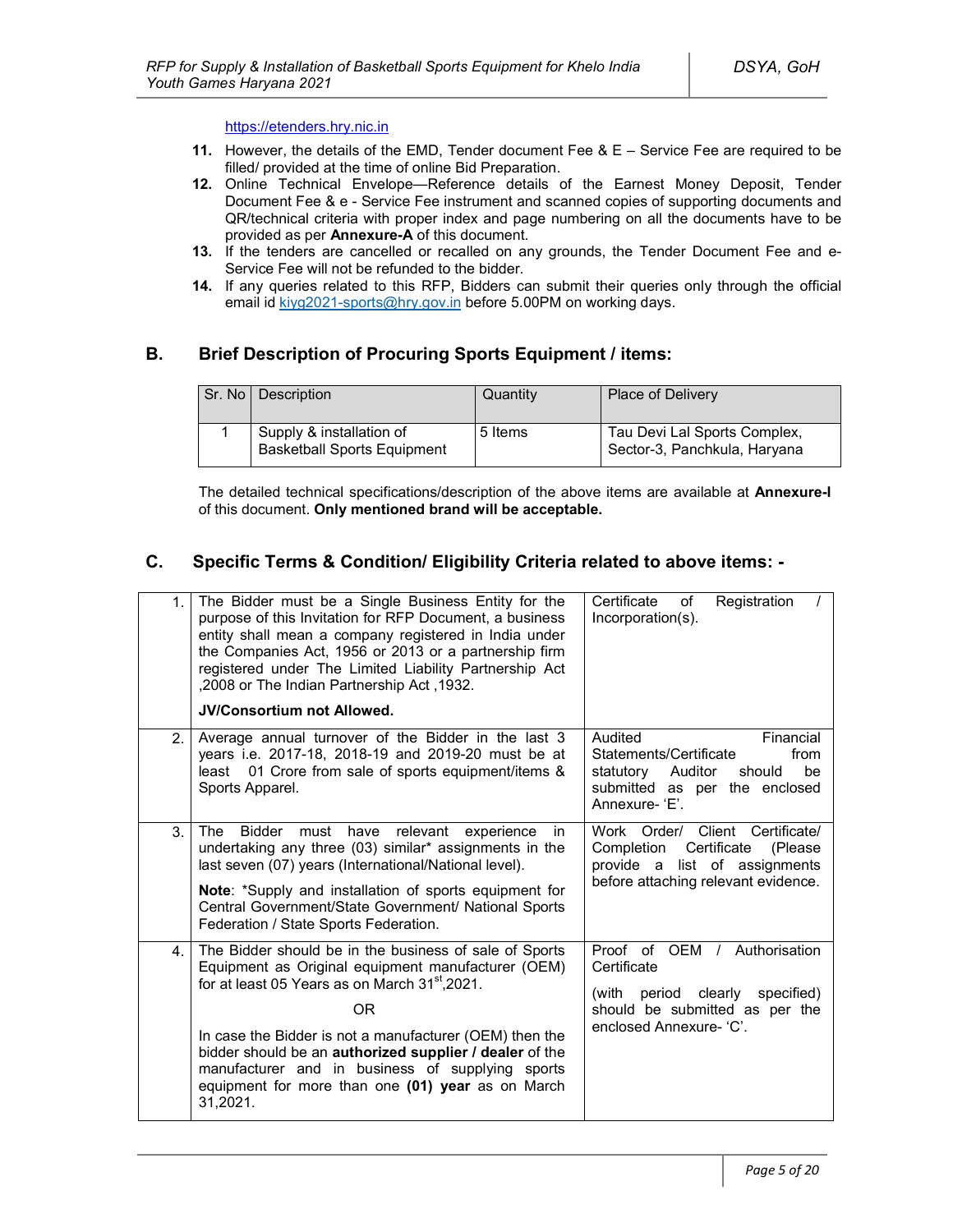| 5.  | The equipment should be supplied to Tau Devi Lal sports complex, Sector-3, Panchkula,<br>Haryana.                                                                                                                                                                                                                                                                                                                                                                                                                                                                            |  |  |
|-----|------------------------------------------------------------------------------------------------------------------------------------------------------------------------------------------------------------------------------------------------------------------------------------------------------------------------------------------------------------------------------------------------------------------------------------------------------------------------------------------------------------------------------------------------------------------------------|--|--|
| 6.  | The suppliers are required to submit the detail of sports equipment/items as per Annexure-II.<br>The intending supplier shall also have to mention, the detailed specifications, name of<br>manufacturer/make, model of the article and has to enclose the catalogue in PDF format with<br>image/ pictures of the material offered, for which the rates are quoted as per the below format.                                                                                                                                                                                  |  |  |
|     | Item No                                                                                                                                                                                                                                                                                                                                                                                                                                                                                                                                                                      |  |  |
|     | Name of the Item                                                                                                                                                                                                                                                                                                                                                                                                                                                                                                                                                             |  |  |
|     | Offered Make & Model                                                                                                                                                                                                                                                                                                                                                                                                                                                                                                                                                         |  |  |
|     | <b>NIT</b><br>Specification<br>Compliance<br>as<br>per<br>(Yes/No)                                                                                                                                                                                                                                                                                                                                                                                                                                                                                                           |  |  |
|     | Offered item with Original Images                                                                                                                                                                                                                                                                                                                                                                                                                                                                                                                                            |  |  |
|     | Above format should be proper in one page for each item. The photocopies/ Xerox /fax of<br>these documents will not be considered. In absence of the above original documents, the<br>item(s) offered will not be considered. The preference will be given to the items bearing ISI/ISO<br>/quality control make for the sports material & goods.                                                                                                                                                                                                                            |  |  |
|     | In case of doubt in material, supplied by the firm/bidder, the expenditure incurred on getting the<br>material tested will be borne by the bidder. If, even after approval, information / facts submitted<br>by the Bidder are found misleading / incorrect etc., DSYAGOH reserves the right to reject the<br>tender for the current / future supply or may impose penalties as deemed fit. Non-compliance<br>of any of the terms & conditions of the tender will also warrant above penalties.                                                                              |  |  |
| 7.  | The intending supplier should quote the rates inclusive of all expenses, charges, taxes, duties,<br>transportation, packing and forwarding, insurance etc. inclusive of all applicable taxes and<br>freight charges for Tau Devi Lal sports complex, Sector-3, Panchkula, Haryana. Rate quoted<br>shall also include Supply, Installation, and Commissioning & On-site training for operation of<br>equipment. The financial must be submitted in the bidder's letter head with seal and sign.                                                                               |  |  |
| 8.  | The minimum warranty/guarantee period shall be of two (2) years for equipment/ items. Not<br>applicable for the Items which are subject to non-warranty. However, DSYA will verify whether<br>the quoted equipment's/items are falling under warranty or non-warranty. Decision of the<br>DSYA will be final in this regard. Any period over and above the minimum period mentioned<br>shall also be accepted.                                                                                                                                                               |  |  |
| 9.  | equipment if supplied directly from foreign): The custom clearance,<br>For imported<br>transportation, insurance etc. of the equipment from the port of entry in the country to the<br>consignee's place shall be sole responsibility of the supplier and its agent. These are to be<br>shown separately in the price bid. However, for custom duty exemption wherever applicable for<br>import of sports equipment/goods KIYG, 2021 secretariat will apply to the appropriate<br>authority. The seller and his agent should liaison the claim for exemption of Custom Duty. |  |  |
|     | 10. Technical specification of the sports equipment used in competitions should be as per rule of<br>the International / National Federation/Association of concerned disciplines.                                                                                                                                                                                                                                                                                                                                                                                           |  |  |
| 11. | DSYAGOH will be legally competent to cancel the supply order and also to take any other<br>action against the supplier including imposing any penalty during or till the final execution of<br>the supply, in case the supplier is ever found to have committed any fraud against DSYAGOH<br>in supplying the material or indulged in any other malpractices thereof causing any financial<br>losses during contract period.                                                                                                                                                 |  |  |
|     | 12. The bidders will give a self-attested declaration on Rs 100/- stamp paper that the quality and<br>brand of sports equipment used in competitions and quoted in the tender are correct and as<br>per rule of International/National/Associations of concerned disciplines. In case of any defect,<br>DSYAGOH may impose penalty as deemed fit and will have the right to make recovery from<br>security or any pending bills or and take any legal action as deemed fit.                                                                                                  |  |  |
| 13. | The Bidder must submit information with supporting documents as specified in Annexure III.                                                                                                                                                                                                                                                                                                                                                                                                                                                                                   |  |  |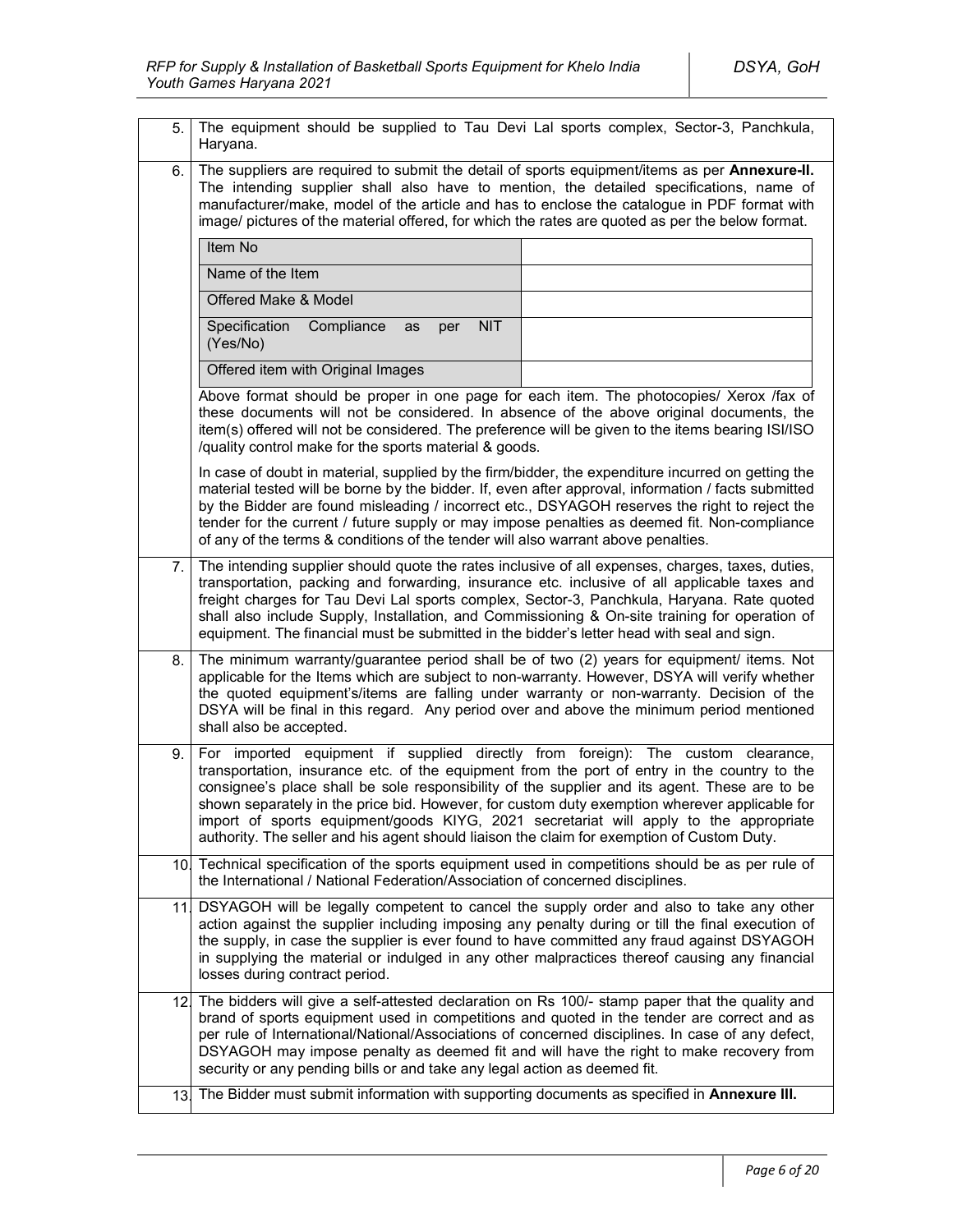|     | 14. DSYAGOH considering, past performance of the tenderer, reserves the right to reject any<br>tender.                                                                                                                                                                                                                                                                                                                                                                                                                                                                                                                                                                                                                                                                                                                                                                                                                                            |  |
|-----|---------------------------------------------------------------------------------------------------------------------------------------------------------------------------------------------------------------------------------------------------------------------------------------------------------------------------------------------------------------------------------------------------------------------------------------------------------------------------------------------------------------------------------------------------------------------------------------------------------------------------------------------------------------------------------------------------------------------------------------------------------------------------------------------------------------------------------------------------------------------------------------------------------------------------------------------------|--|
|     | 15 In case, any dispute arises in regard to the tender, the decision of the DSYAGOH will be final<br>and binding.                                                                                                                                                                                                                                                                                                                                                                                                                                                                                                                                                                                                                                                                                                                                                                                                                                 |  |
|     | 16. In case of litigation, the courts at Panchkula only will have jurisdiction for deciding case<br>according to Indian law in force.                                                                                                                                                                                                                                                                                                                                                                                                                                                                                                                                                                                                                                                                                                                                                                                                             |  |
|     | 17 The technical bids will be opened first and financial bids of only those bidders shall be opened<br>whose Technical bids are accepted by the competent authority.                                                                                                                                                                                                                                                                                                                                                                                                                                                                                                                                                                                                                                                                                                                                                                              |  |
| 18. | It must be noted that this is just an enquiry and does not amount to any commitment on the<br>part of DSYAGOH to order any products offered. The decision of DSYAGOH in this regard<br>would be final and be entirely, at its discretion.                                                                                                                                                                                                                                                                                                                                                                                                                                                                                                                                                                                                                                                                                                         |  |
|     | 19. The supplier shall not dispatch the ordered material after expiry of the delivery period. The<br>supplier shall apply to DSYAGOH for extension of delivery period and obtain approval before<br>dispatch. In case the supplier dispatches the goods late, without obtaining an approval for<br>extension, it would be doing so at its own risk and no claim for payment for such supply and /<br>or any other expense related to such supply shall lie against DSYAGOH.                                                                                                                                                                                                                                                                                                                                                                                                                                                                       |  |
|     | 20. The supplies received, if not found as per specification of tendered items, are liable to be<br>rejected                                                                                                                                                                                                                                                                                                                                                                                                                                                                                                                                                                                                                                                                                                                                                                                                                                      |  |
| 21  | Supply will be made in full quantity within the stipulated time and at place indicated in the<br>supply order.                                                                                                                                                                                                                                                                                                                                                                                                                                                                                                                                                                                                                                                                                                                                                                                                                                    |  |
|     | 22 Software up-gradation, if any, during the Guarantee/Warranty shall be provided by the Supplier<br>free of cost.                                                                                                                                                                                                                                                                                                                                                                                                                                                                                                                                                                                                                                                                                                                                                                                                                                |  |
| 23. | Delivery period: - The delivery of the store is required in full quantity within 21 days from the<br>date of issue of supply order.                                                                                                                                                                                                                                                                                                                                                                                                                                                                                                                                                                                                                                                                                                                                                                                                               |  |
| 24. | Payments terms: - Hundred percent (100%) payment of the contract price subject to recoveries<br>/ liquidated damages/shortages etc., if any, shall be paid on receipt and inspection of goods in<br>good condition (including installation & commissioning) and upon submission of the following<br>documents:<br>Suppliers certificate that the amount shown in the invoice are correct in terms of the<br>i.<br>contract and that all terms and conditions of the contract have been complied with;<br>ii.<br>Four copies of Supplier's invoice showing contract number, goods description, quantity,<br>unit price and total amount;<br>Acceptance Certificate, in original issued by the authorized representative of the<br>iii.<br>consignee;<br>Two copies of Packing list identifying contents of each lot;<br>iv.<br>Insurance certificate;<br>٧.<br>Warranty Certificate (Wherever Applicable)<br>Vİ.<br>vii.<br>Certificate of origin. |  |

**Note**: The format of the Technical Bid/ Index for the Technical Bid Documents will be as per **Annexure-A** of this document and the bidders are requested to upload their Technical Bids on the Portal with index as provided in **Annexure-A.**

**In case of non-submission of required Eligibility Documents as at Annexure-A, the bid of the firm will not be considered and no further chance will be given for the submission of these documents. However, clarification, if any, of already submitted documents maybe obtained in case required as per the rules.**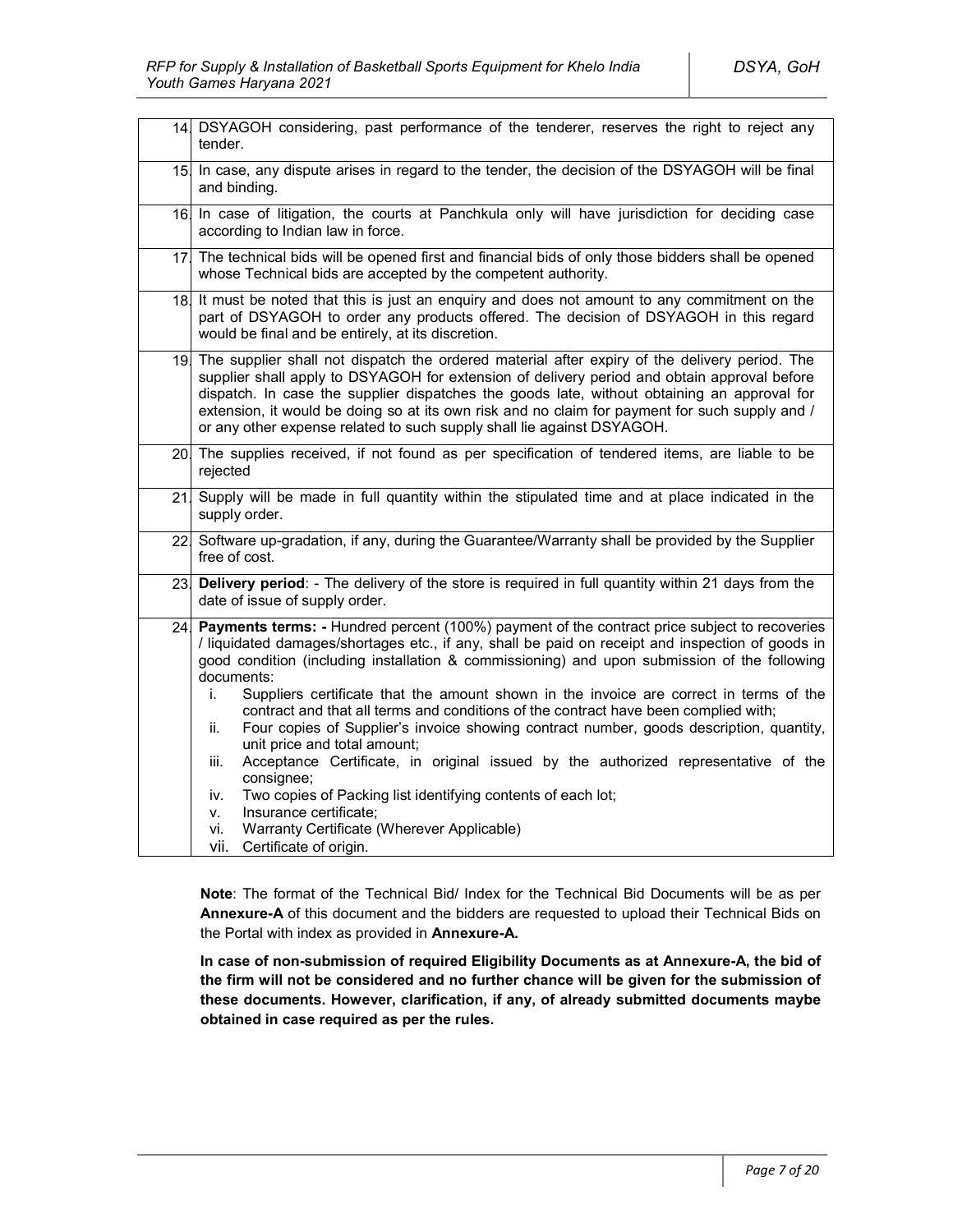**Standard Terms and Conditions** (wherever applicable these terms & conditions will overrule the specific terms and conditions as at Para 'C' above): -

#### **1. EMD: -**

The firms are required to deposit Earnest Money as indicated above failing which the tenders are liable to be rejected. Manufacturing Micro & Small Enterprises (MSEs) of the State, Startups/ First Generation Entrepreneurs of the State, Central or Haryana Public Sector Enterprises and "approved sources" as declared by the Industries Department, Haryana, are exempt from the deposit of EMD.

#### **2. Performance Security:**

The successful Tenderer/Bidder shall be required to deposit Performance Security Deposit within 14 days of issuance of LOA as under: -

| Sr.<br>No.                                                                                                                                                                                                                                                                                                                       | <b>Type of Firm/Enterprises</b>                                   | <b>Value of Performance Security</b><br><b>Deposit</b>                          |
|----------------------------------------------------------------------------------------------------------------------------------------------------------------------------------------------------------------------------------------------------------------------------------------------------------------------------------|-------------------------------------------------------------------|---------------------------------------------------------------------------------|
| ł1.                                                                                                                                                                                                                                                                                                                              | Haryana based firms: -                                            |                                                                                 |
|                                                                                                                                                                                                                                                                                                                                  | Haryana Based Micro and<br>(i)<br><b>Small Enterprises (MSEs)</b> | (i) $@0.2\%$ of the value of contract                                           |
|                                                                                                                                                                                                                                                                                                                                  | Haryana based other firms<br>(ii)<br>enterprises                  | (ii) @2% of the value of contract                                               |
| b.                                                                                                                                                                                                                                                                                                                               | Other States/ UTs based firms                                     | @ 3% of the value of contract                                                   |
| # Haryana based MSEs will be eligible for performance security deposit @ 0.2% who<br>have filed SSI Certificate/EM Part-II/Udyog Aadhaar Memorandum (UAM)/Udyam<br>Registration in Haryana and who participate directly in the tendered/quoted items and<br>offering to supply the entire Work/Supply Order by their enterprise. |                                                                   |                                                                                 |
|                                                                                                                                                                                                                                                                                                                                  |                                                                   | The conditions governing the above may kindly be seen in the notification dated |

The performance security in excess of the EMD already deposited can be submitted in the shape of Demand Draft/Call Deposit Receipt/Banker's Cheque or in the shape of equivalent Bank Guarantee of any scheduled bank with branch in Panchkula. The performance security shall be returned after the successful completion of the warranty period.

In case of Bank Guarantee, the successful bidder shall furnish the performance security for the required amount (as per the above table) valid up to 180 days beyond the warranty period and further revalidating till the warranty in case of replacement during warranty period.

#### **3. Price Fall Clause:**

14.12.2020.

Price Fall Clause is that the price quoted in the tender/quotation or approved in the Rate Contract for the stores shall not exceed in any way the lowest price at which the tenderer quote for the supply the stores of identical description to Central / State Government Institutions/Undertakings/any other person during the delivery period/currency period of the rate contract. If, at any time during the delivery period/currency period, the successful tenderer reduces the rates/sale price of the quoted stores to any person at the price lower than the price chargeable under the supply order/ rate contract, the tenderers should forthwith notify such reduction and inform this office and the price payable under the supply order/contract for the stores supplied after the date of coming into force of such reduction of the rates shall stand correspondingly reduced to that level. The successful tenderers shall promptly notify the reduction of rates to this office as well as to the concerned Indenting Officer/ Consignees. The tenderer shall also give a certificate on their bills that the rates charged by them are not in any way higher to those quoted by them to the Central and other State Government etc., during the corresponding period. The Indenting Officer shall be required to ensure that requisite certificate is given by the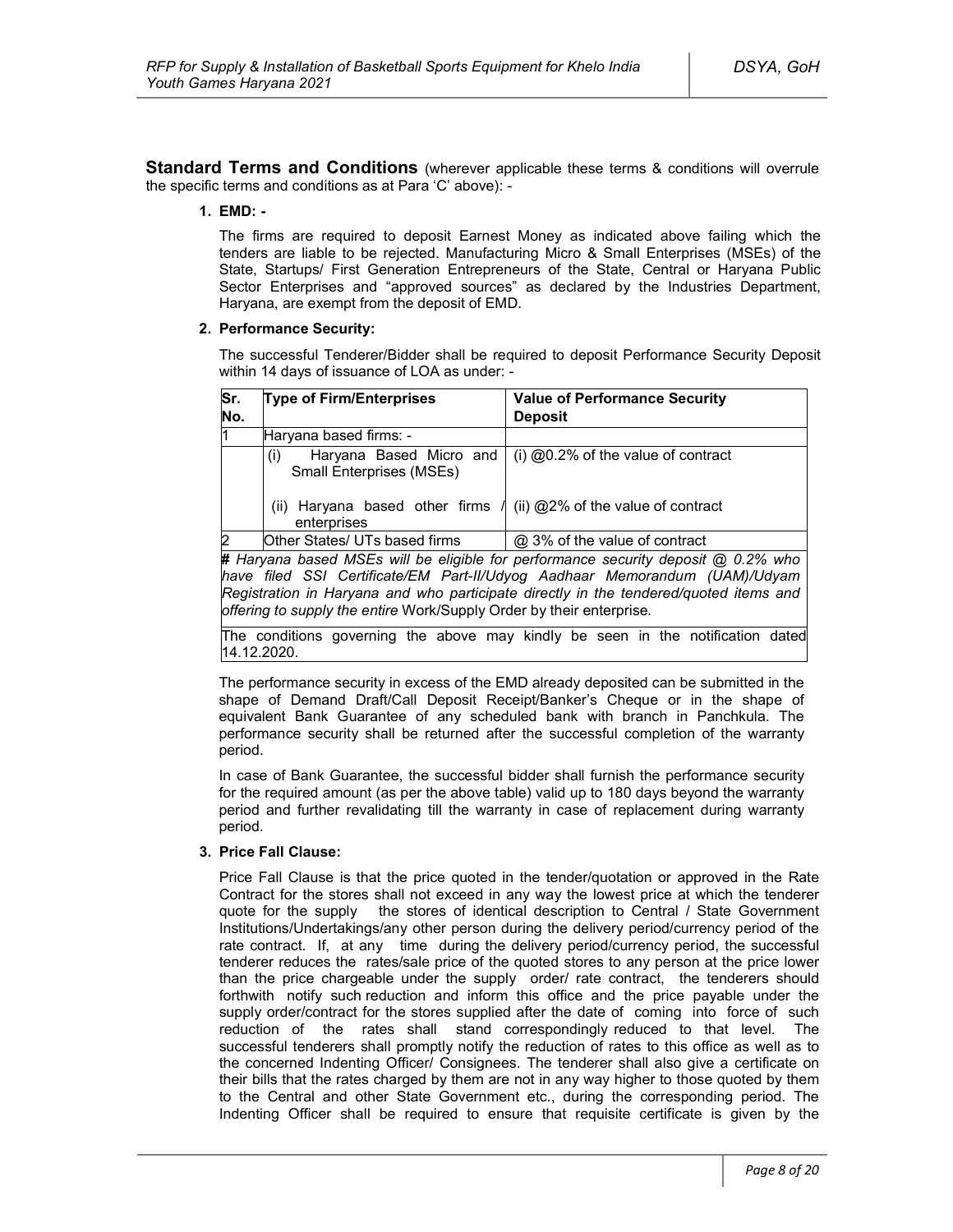concerned firm on the bills before releasing their payments.

- **4. Penalty to firm on Delay in delivery:** Should the contractor fail to deliver or dispatch any consignment within the period prescribed for such delivery or dispatch stipulated in the supply order, the delayed consignment will be subject to 2% penalty per consignment per month recoverable on the value of the stores supplied.
- **5.** The bidders are required to quote the basic rates, the delivery/ transportation costs/ applicable GST and duties etc., and the place of billing for the supply of stores clearly and separately. The bidders are required to intimate the place of billing.

#### **6. Penalty Clause for Department/ Govt. Agencies for delay in Payment**

Delay in payments to the suppliers beyond the stipulated credit period indicated in the supply order, unless supported by cogent reasons and approved by a higher authority, will attract penal interest on the defaulting amount @ Rs. 25/- per rupees one lakh per day of delay beyond the stipulated credit period.

#### **7. Negotiation of Rates**

Regarding negotiations of rates, policy issued by the State Government vide G.O. No.2/2/2010-4-IB-II dated 18.06.2013, G.O. No.2/2/2010-4-IB-II dated 16.06.2014, G.O. No.2/2/2010-4-IB-II dated 09.02.2015 will be applicable.

#### **8. Concession to MSMEs of State:**

The State Government has notified "Haryana State Public Procurement Policy for MSME - 2016" which will be applicable in respect of concessions to Haryana based MSMEs and KVIs. For claiming the relevant concession/s like Tender Fee, Earnest Money Deposit (EMD), Turnover, Exemption in respect of Past Performance & Experience, Purchase Preference and Performance Security, the bidders are required to submit the documentary proof from Government authorities showing that they come under Haryana based manufacturing MSME/KVI units as the case may be e.g. **\***Entrepreneurs Memoranda in Haryana in bidder's name and further subject to fulfilment of eligibility criteria as provided in the said Policy of 2016.

**\*Note:-** To claim the concessions/benefits under the above policy, the bidder is required to submit SSI Certificate/Manufacturing Entrepreneurs Memorandum (part-II) issued by the Industries Department Haryana in respect of the quoted item / Udhyog Aadhaar Memorandum (UAM)/Udhyam Registration of Haryana based manufacturing enterprises in respect of the quoted item *(Ref. Industries & Commerce Department Haryana Memo No.TS/DS&D/11389-A Dated 03.07.2018)* and further subject to fulfilment of eligibility criteria as provided in the said Policy of 2016 and amendments from time to time

#### **9. Concession/benefits to Startups/First Generation Entrepreneurs of State:**

The State Government has notified "Concession/benefits in Public Procurement to Startups/First Generation Entrepreneurs of State" which will be applicable in respect of concessions to Startups/First Generation Entrepreneurs of State. For claiming the relevant concession/s like Tender Fee, Earnest Money Deposit (EMD), Turnover, Exemption in respect of Past Performance & Experience, Purchase Preference and Performance Security, the bidders are required to submit the documentary proof as per the said policy.

**10.** In case of evidence of cartel formation by the bidder(s), the EMD is liable to be forfeited along with other actions as are permissible to Government like filing complaints with the Competition Commission of India and/ or other appropriate forums.

#### **11. Purchase Preferences for approved Sources**

The DSYA Haryana, reserves the right to allow purchase preference to the approved sources, including Central or Haryana State Public Sector Undertakings/Enterprises, provided that such approved source takes part in the bidding process and the quoted prices of the approved source is within 10% of the lowest acceptable price, other things being equal. However, such purchase preference would be available to the approved source only at the lowest acceptable price.

**12. Preference to Make in India: -** The public procurement in the State in reference to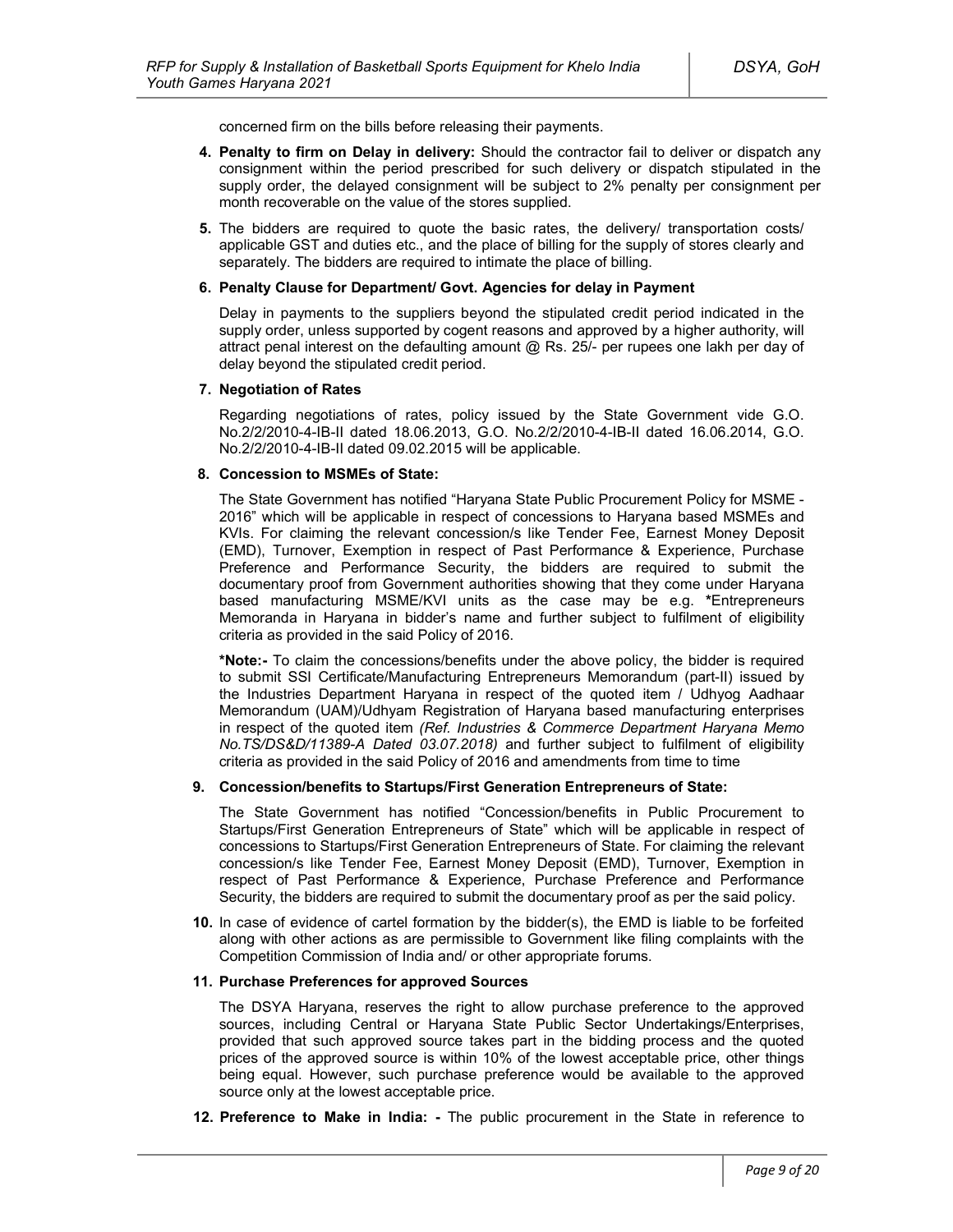"Preference to make in India" shall be governed by Govt. Order No.02/08/2020-4IB-II dated 18.11.202 or as amended from time to time in this regard)

**13. Restriction in Public procurement from bidders of certain Countries: -** The restriction on procurement from bidders from a Country or Countries on grounds of Defense of India or matters directly or indirectly related thereto including National Security shall be governed by Govt. Order No.02/09/2020-4IB-II dated 10.12.2020 or as amended from time to time in this regard).

#### **14. Penalty clause for rejected samples/ material offered by the Bidder:**

In case, the material offered for inspection by the firm fails to meet the specifications stipulated in NIT/Order/Contract and the samples are rejected by the Inspecting Committee, the Indenting Department will have the right to levy a penalty at 0.1% of the total order value. In case, the material offered for inspection fails during the 2nd inspection also, the Indenting Department will have the right to increase the penalty to 0.25% of the total order value. In case, the material offered fails during the 3rd and final inspection also, the firm will be liable for penal action including forfeiture of security, risk purchase, debarring/ blacklisting in future, and no further opportunity for inspection would be provided to the supplier firm.

#### **15. Grievance Redressal Mechanism for dealing with the representations/ complaints/ letters of the participating bidders/ firms:**

A time bound Grievance Redressal Mechanism for dealing with the representations/ complaints/ letters of the participating bidders/ firms in the tendering process in the State Public Procurement will be governed by State Government Policy. All the bidders/ firms who want to make any representation/ complaint against any issue related to their technical scrutiny of the bids may do the same within 5 working days (up to 05:00 P.M. of the Fifth Working day) of the date of issue of letter/ intimation regarding their **As per NIT/ Not as per NIT status.** They have to ensure that their communication is delivered/ reached within 5 working days and delay in postal will not be counted as a valid reason. No representation/ complaint in whatsoever manner from the bidders/ firms will be entertained after the opening of Financial Bid.

**16. Blacklisting**: - The firm should not be blacklisted/debarred either in Government Departments/Agencies in State of Haryana or Central Government Departments/Agencies etc. as on the date of submission of the bid in the present tender. Declaration for the same should be submitted as per the enclosed Annexure- 'D'.

#### **17. Arbitration Clause**

In the case of dispute arising upon or in relation to or in connection with the contract between the Employer and the Supplier, which has not been settled amicably, any party can refer the dispute for Arbitration under The Arbitration and Conciliation Act, 1996. Such disputes shall be referred to an Arbitral Tribunal consisting of 3 (three) arbitrators, one each to be appointed by the Employer and the Supplier, the third arbitrator shall be chosen by the two arbitrators so appointed by the parties and shall act as Presiding Arbitrator. In case of failure of the two arbitrators, appointed by the parties to reach a consensus regarding the appointment of the third arbitrator within a period of 30 days from the date of appointment of the two arbitrators, the Presiding arbitrator shall be appointed by the Principal Secretary to Government of Haryana, Department of Sports & Youth Affairs, Chandigarh. The Arbitration and Conciliation Act, 1996 and any statutory modification or re-enactment thereof, shall apply to these arbitration proceedings.

Arbitration proceedings shall be held in India at Panchkula, Haryana and the language of the arbitration proceedings and that of all documents and communications between the parties shall be English.

#### **18. Jurisdiction**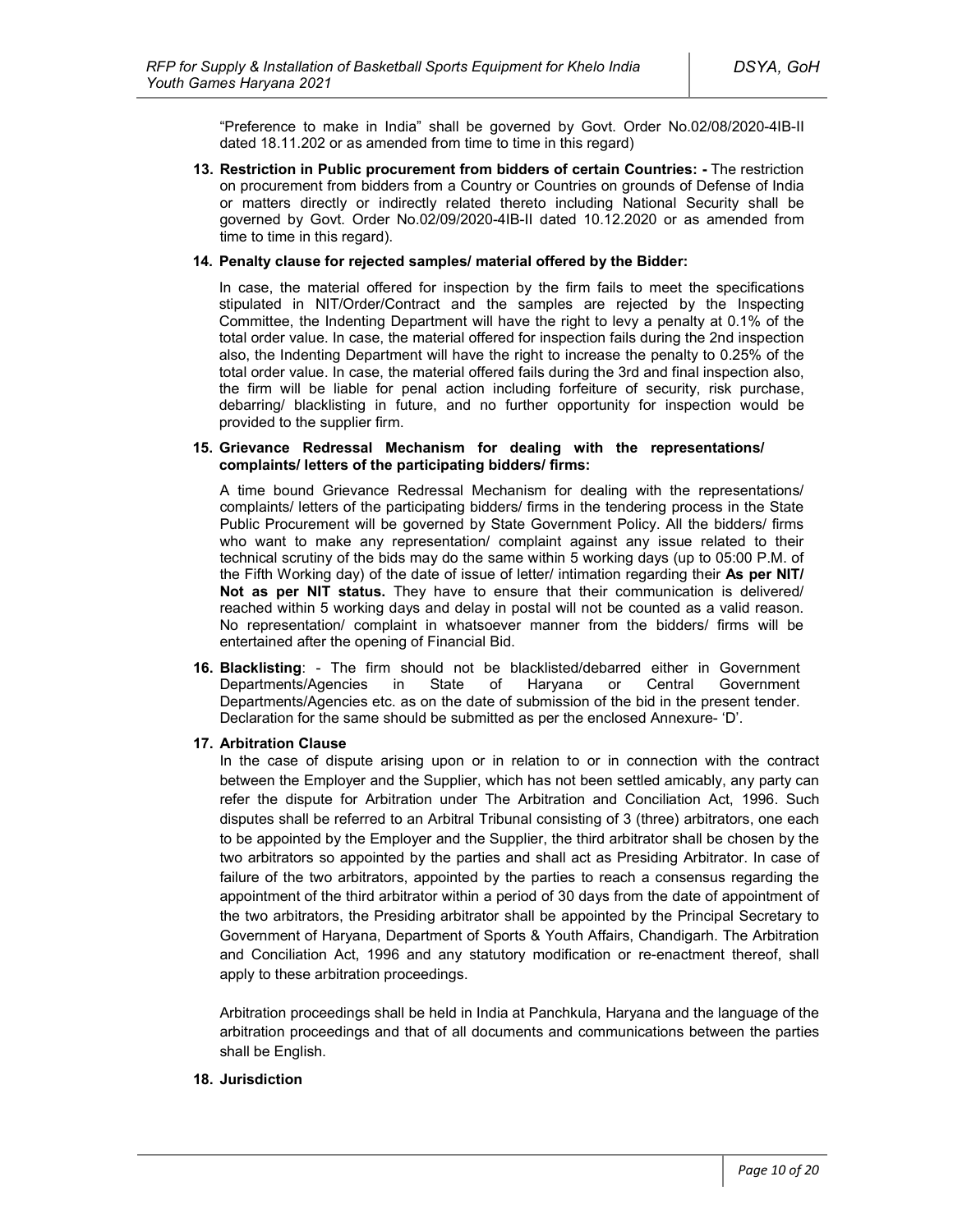All disputes will be settled within the jurisdiction of the Head Quarters of Director, DSYA, Haryana at Panchkula.

# **E. OTHER TERMS AND CONDITIONS**

- 1. The firms are required to mention bifurcation of their rates showing the detail of Basic Rates, GST, Duties etc. in their bid. In case, the supplies are delayed by the firm beyond the stipulated delivery period & there has been any upward revision in the rates of GST/ Duties ON THE CONTRACTED ITEM, no such increase will be allowed. However, if there has been any reduction in GST/Duties, the same will be availed. No variation in GST/ Duties on raw material will be applicable.
- 2. All documents to be submitted by the tenderers with their offer should be self-attested in case the same are copies of original documents.
- 3. The Earnest money of the tenderers will be forfeited to Govt. account and blacklisting/ debarring besides other penal action, if they withdraw their offer/ rates or modify the terms & conditions of the same at any time during the validity of their offer before acceptance.
- 4. The authorized dealer should submit authority letter of their manufacturer, to quote the rates on their behalf failing which tender is liable to be rejected.
- 5. When manufacturer as well as its dealer/s both quote the rates in the same purchase case, then for the purpose of distribution of order, they will be considered as one offer & the order/rate contract will be placed on that firm only which has quoted lower rates among such offers & the offer is as per NIT.
- 6. The Bid i.e. Technical Bid as well as Financial Bid is to be submitted online on web portal https://etenders.hry.nic.in/nicgep/app. The Technical Bids uploaded on the portal should have proper indexing and page numbering on all the documents forming the Technical bid. Any supporting documents if required is to be submitted in online mode along with their Technical Bids by due date and time. Physical copies of Technical Bids are required to be submitted at the specified address.
- 7. The Financial bid/s of only those bidders/ items will be opened who qualify on the basis of their Technical Bids and wherever required approval of samples. The date & time of opening of the Financial bids will be intimated in the due course. The financial must be submitted in the bidder's letter head with seal and sign.
- 8. The offer without prescribed Earnest Money, Tender Fee & E-Service fee is liable to be summarily rejected. The deficiency in the remaining documents and tender requirement can be made subject to the decision by DSYA, Panchkula, Haryana
- 9. The quantity of Stores can be increased or decreased.
- 10. Notwithstanding anything contained in the Tender, DSYA reserves the right to accept or reject any Bid, and to cancel the bid process and reject the Tender, at any time, without thereby incurring any liability to the affected Bidder or Bidders and without any obligation to inform the participating/affected Bidder (s) the reason for such decision.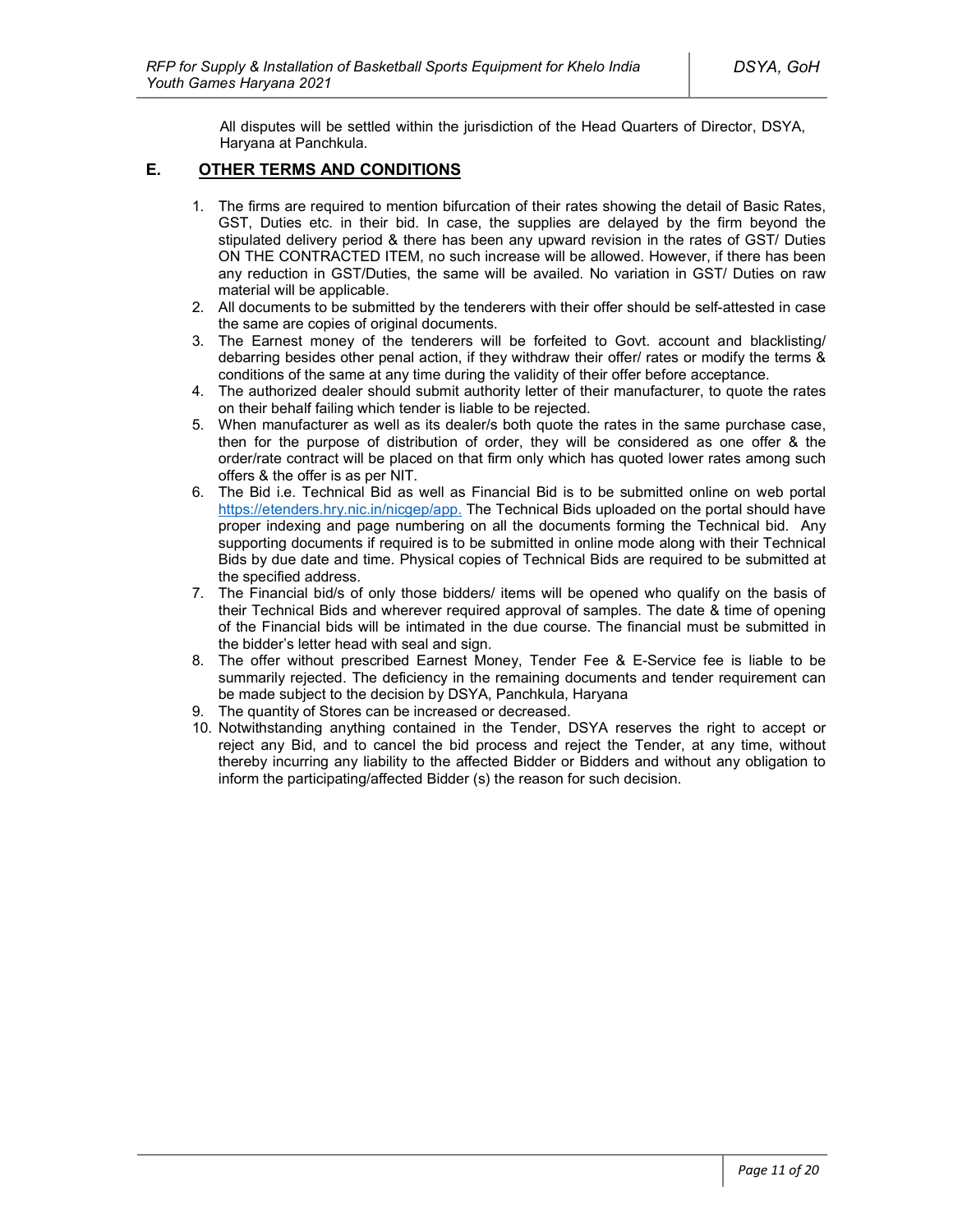# **Annexure-'A'**

# **Technical Bid format/Index for the Technical Bid documents**

| Sr.<br>No.     | Name of the document                                                                                                                                                                                                                                                                                                                                                                                                                                                  | <b>Status</b><br>of l<br>submission<br>(Yes/No) | Page Number as per<br>numbering given to the<br>technical<br>bid<br>uploaded<br>documents<br>on the portal |
|----------------|-----------------------------------------------------------------------------------------------------------------------------------------------------------------------------------------------------------------------------------------------------------------------------------------------------------------------------------------------------------------------------------------------------------------------------------------------------------------------|-------------------------------------------------|------------------------------------------------------------------------------------------------------------|
| $\mathbf{1}$   | All the documents submitted by the bidder as part of<br>its Technical Bid are attested by the signing authority<br>of the bidder.                                                                                                                                                                                                                                                                                                                                     | Yes/No                                          |                                                                                                            |
| $\overline{2}$ | An undertaking by the bidding firm in reference to<br>acceptance of all the terms & conditions and<br>specifications.                                                                                                                                                                                                                                                                                                                                                 | Yes/No                                          |                                                                                                            |
| 3              | Bidder should submit documents as per condition<br>No. C (1) of the NIT.                                                                                                                                                                                                                                                                                                                                                                                              | Yes/No                                          |                                                                                                            |
| 4              | In respect of condition no. D (16) of the NIT Affidavit<br>on Non-Judicial Stamp Paper duly certified by the<br>Notary stating that the firm [name of the Firm] has<br>blacklisted/debarred<br>either<br>never<br>been<br>in<br>in State<br>Government<br>Department/Agencies<br>οf<br>Central<br>Haryana<br>or<br>Government<br>Department/Agencies etc. as on the date of<br>submission of the bid in the present tender. Please<br>refer Annexure- 'D' of the NIT. | Yes/No                                          |                                                                                                            |
| 5              | In respect of condition No. C (2) of the NIT Average<br>annual turnover of the Bidder from sale of sports<br>apparel and equipment/items in the last 3 years i.e.<br>2017-18, 2018-19 and 2019-20 must be at least 01<br>Crore. Bidder is required to submit valid Turnover<br>Certificate for last 3 Financial Years duly certified by<br>CA as per the enclosed Annexure- 'E' of the NIT.                                                                           | Yes/No                                          |                                                                                                            |
| 6              | Bidder should submit documents as per condition<br>No. C (3) of the NIT.                                                                                                                                                                                                                                                                                                                                                                                              | Yes/No                                          |                                                                                                            |
| $\overline{7}$ | Bidder should submit documents as per condition<br>No. $C(4)$ of the NIT.                                                                                                                                                                                                                                                                                                                                                                                             | Yes/No                                          |                                                                                                            |
| 8              | Bidder should submit all the required details as per<br>Condition as at Sr. No. C (6) of the NIT.                                                                                                                                                                                                                                                                                                                                                                     | Yes/No                                          |                                                                                                            |
| 9              | Bidder should submit certificate as per condition No.<br>$C(7)$ of the NIT.                                                                                                                                                                                                                                                                                                                                                                                           | Yes/No                                          |                                                                                                            |
| 10             | Bidder should submit the warranty certificate as per<br>condition No. C (8) of the NIT.                                                                                                                                                                                                                                                                                                                                                                               | Yes/No                                          |                                                                                                            |
| 11             | Bidder should submit certificate as per condition No.<br>$C(9)$ of the NIT.                                                                                                                                                                                                                                                                                                                                                                                           | Yes/No                                          |                                                                                                            |
| 12             | In respect of Condition as at Sr. No. C (10) of the<br>NIT-the bidder is required to submit certificate that<br>the technical specification of the sports equipment<br>used in competitions should be as per rule of the<br>International / National Federation/Association of<br>concerned disciplines.                                                                                                                                                              | Yes/No                                          |                                                                                                            |
| 13             | Bidder should submit self-attested declaration on Rs.<br>100/- stamp paper as per Condition as at Sr. No. C<br>$(12)$ of the NIT.                                                                                                                                                                                                                                                                                                                                     | Yes/No                                          |                                                                                                            |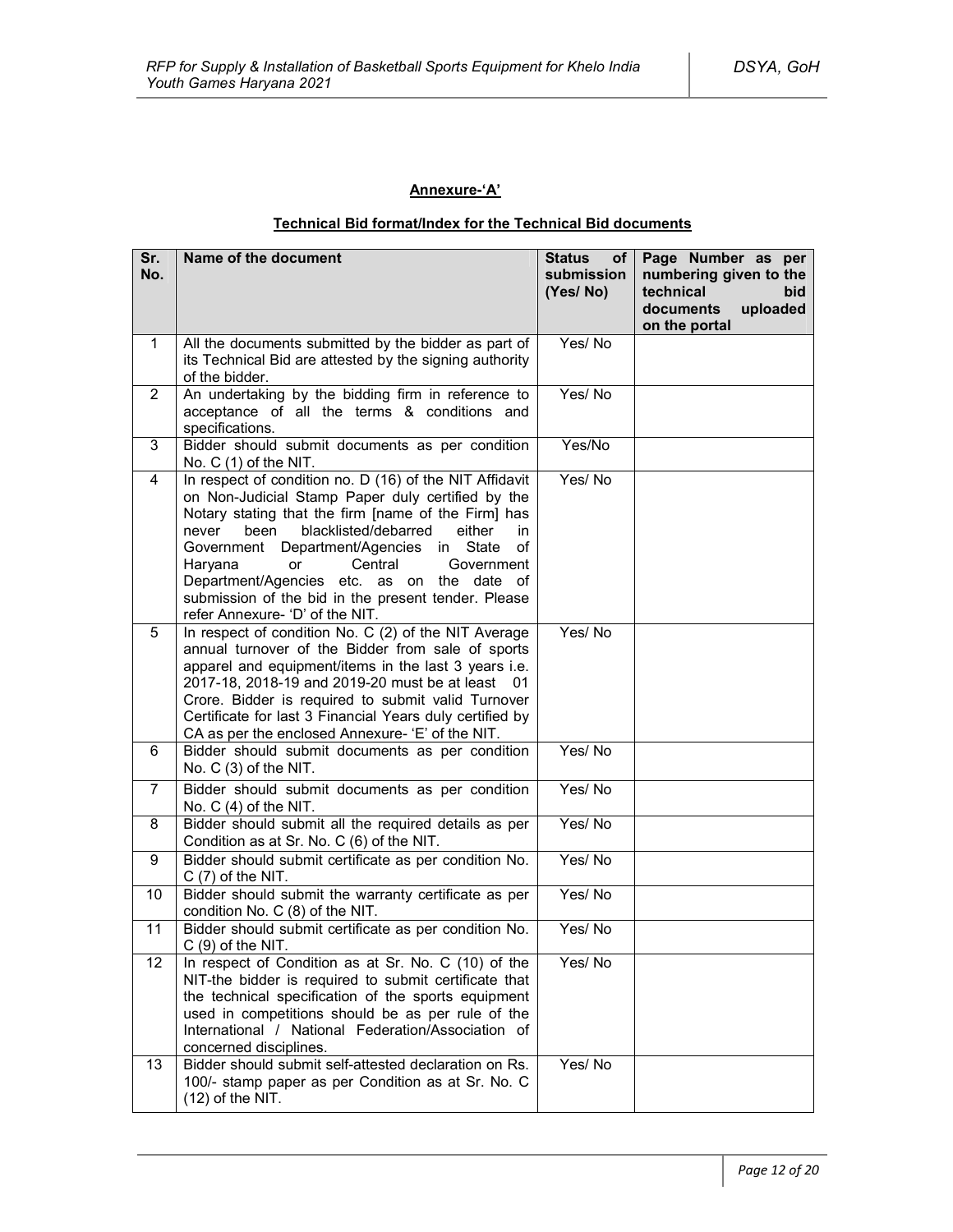| 14               | In respect of Condition as at Sr. No. C (13) of the<br>NIT- The bidder must submit information with<br>supporting documents as specified in <b>Annexure-III.</b> | Yes/No  |  |
|------------------|------------------------------------------------------------------------------------------------------------------------------------------------------------------|---------|--|
| 15 <sup>15</sup> | Bidder should submit undertaking as per condition                                                                                                                | Yes/No  |  |
|                  | No. $C(22)$ of the NIT.                                                                                                                                          |         |  |
| 16               | <b>GST</b><br>Bidder should provide Copy of<br>valid                                                                                                             | Yes/No  |  |
|                  | Registration Certificate.                                                                                                                                        |         |  |
| 17               | Acceptance of Delivery Period as per NIT.                                                                                                                        | Yes/ No |  |
| 18               | Acceptance of Payment terms as per NIT.                                                                                                                          | Yes/ No |  |
| 19               | All uploaded documents are properly numbered and                                                                                                                 | Yes/No  |  |
|                  | in sequence.                                                                                                                                                     |         |  |
| 20               | Tender submission letter submitted                                                                                                                               | Yes/No  |  |
| 21               | PDF Catalogue as per Annexure II                                                                                                                                 | Yes /No |  |

**Important:** -\* **In case the Technical Documents are uploaded on the portal without proper page numbering, the Tendering Department will be within its right to cancel the bid of the said firm.**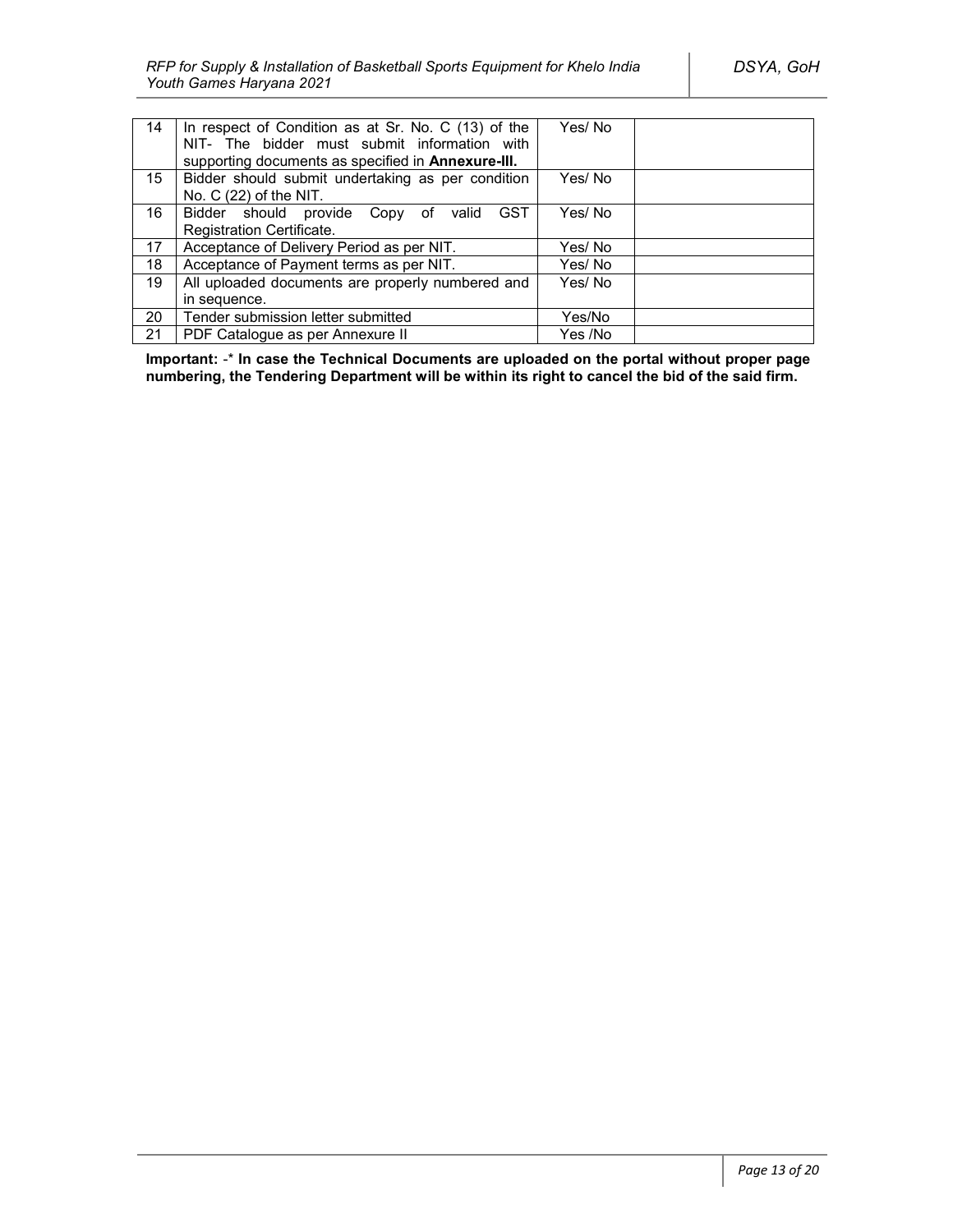# **Annexure-'B'**

#### **Tender Submission Letter**

To

CEO, Khelo India Youth Games, Department of Sports & Youth Affairs (DSYA), Government of Haryana Tau Devi Lal Sports Complex, Sector 3, Panchkula, Haryana – 134109

Sub: 'Supply & Installation of Basketball Sports Equipment for Khelo India Youth Games Haryana-2021'

Ref: RFP No. .................................................

I/ We, the undersigned, offer to provide the above services to DSYA. We are hereby submitting our bid, in a sealed envelope.

I/We, hereby declare that:

- (a) We are enclosing and submitting herewith our Bid, with the details as per the requirements of the tender, for your evaluation and consideration.
- (b) I/We have read carefully the terms and conditions of the tender document attached hereto and hereby agree to abide by the said terms and conditions.
- (c) The bid is unconditional.
- (d) I/We undertake that documents submitted are genuine/authentic and nothing material has been concealed. I/We understand that the contract is liable to be cancelled, if it is found to be having obtained, through fraudulent means/concealment of information.
- (e) We shall make available to the DSYA any additional information it may find necessary or require to clarify, supplement or authenticate the Bid.
- (f) Until a formal agreement is prepared and executed, acceptance of this tender document shall constitute a binding contract between DSYA and us subject to the modifications, as may be mutually agreed to, between DSYA and us.
- (g) We agree to keep this bid valid for acceptance for a period of ninety (90) days from the date of opening the bid.

We understand that the DSYA is not bound to accept any tender that the DSYA receives.

Yours faithfully,

Authorised Signatory (with Name, Designation, Contact no. and Seal) *Note: On the Letterhead of the Bidder.*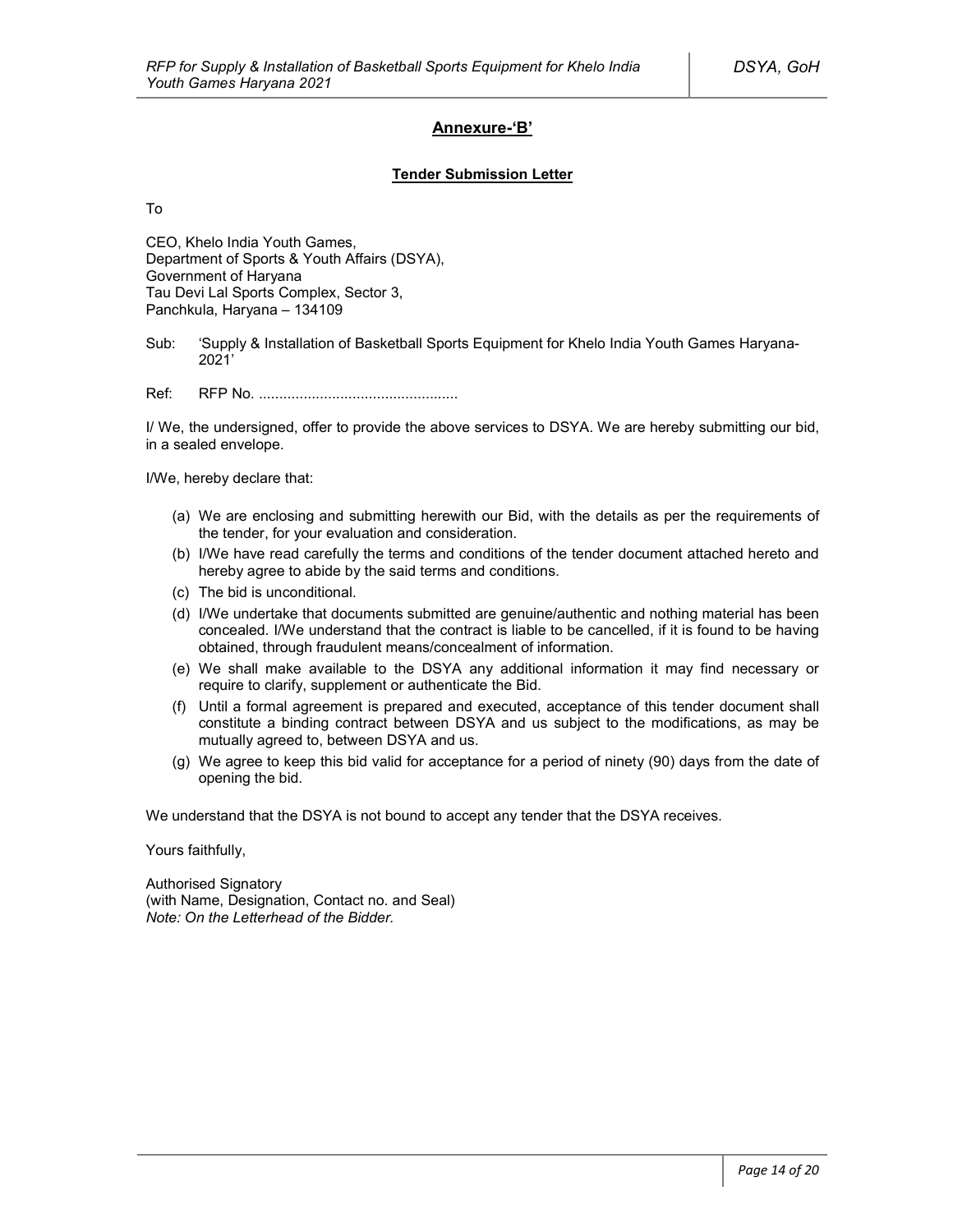### **Annexure-'C'**

**MAF (Manufacturer Authorization Form)**

Date: Ref Number:

To

CEO, Khelo India Youth Games, Department of Sports & Youth Affairs, Govt. of Haryana, Tau Devi Lal Sports Complex, Sector 3, Panchkula, Haryana - 134109

- Sub: 'Supply & Installation of Basketball Sports Equipment for Khelo India Youth Games-2021, Haryana'
- Ref: RFP No. .................................................

Dear Sir,

We authorize M/s ………………, to offer their quotation, negotiate and conclude the contract with you against the above invitation for offer.

We hereby extend our full guarantee and warranty as per terms and conditions of the and/or the contract for the equipment and services offered against this invitation for offer by the M/s ……………., **<Full address>**. We hereby commit to the terms and conditions and will not withdraw our commitments during the process and/or the period of contract. As OEM, if the successful bidder is unable to perform services as per contract, OEM shall offer maintenance services or designate another agency as per /contract for equipment offered and shall be responsible for execution of contract and shall be eligible to receive payments as per payment schedule

Yours Faithfully, (Signature of the Bidder)

Name Designation Seal<sup>1</sup> Date<sup>-</sup> Business Address: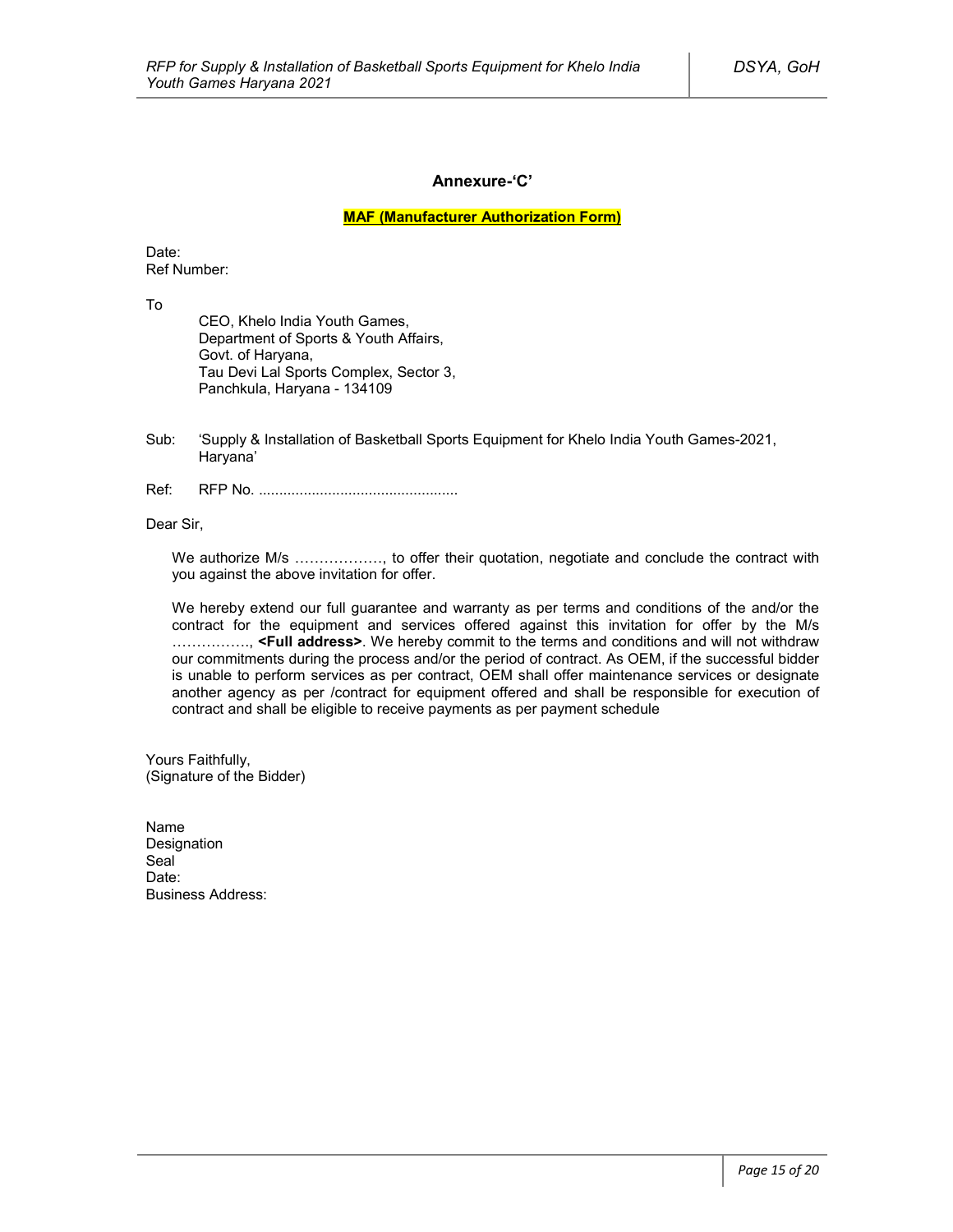# **Annexure-'D'**

# **Performa for Affidavit**

*(on non-judicial stamp paper of Rs. 100/-)*

I \_\_\_\_\_\_\_\_\_\_\_ Proprietor/Director/Partner of the firm M/s.\_\_\_\_\_ do hereby solemnly affirm that our firm M/s.\_\_\_\_\_ has never been blacklisted/debarred either in Government Departments/Agencies in State of Haryana or Central Government Departments/Agencies etc. as on the date of submission of the bid in the present tender.

……………………………………………

Name of the Bidder ……………………………………………

Signature of the Authorised Signatory

…………………………………………… Name of the Authorised Signatory

| Place: |  |
|--------|--|
| Date:  |  |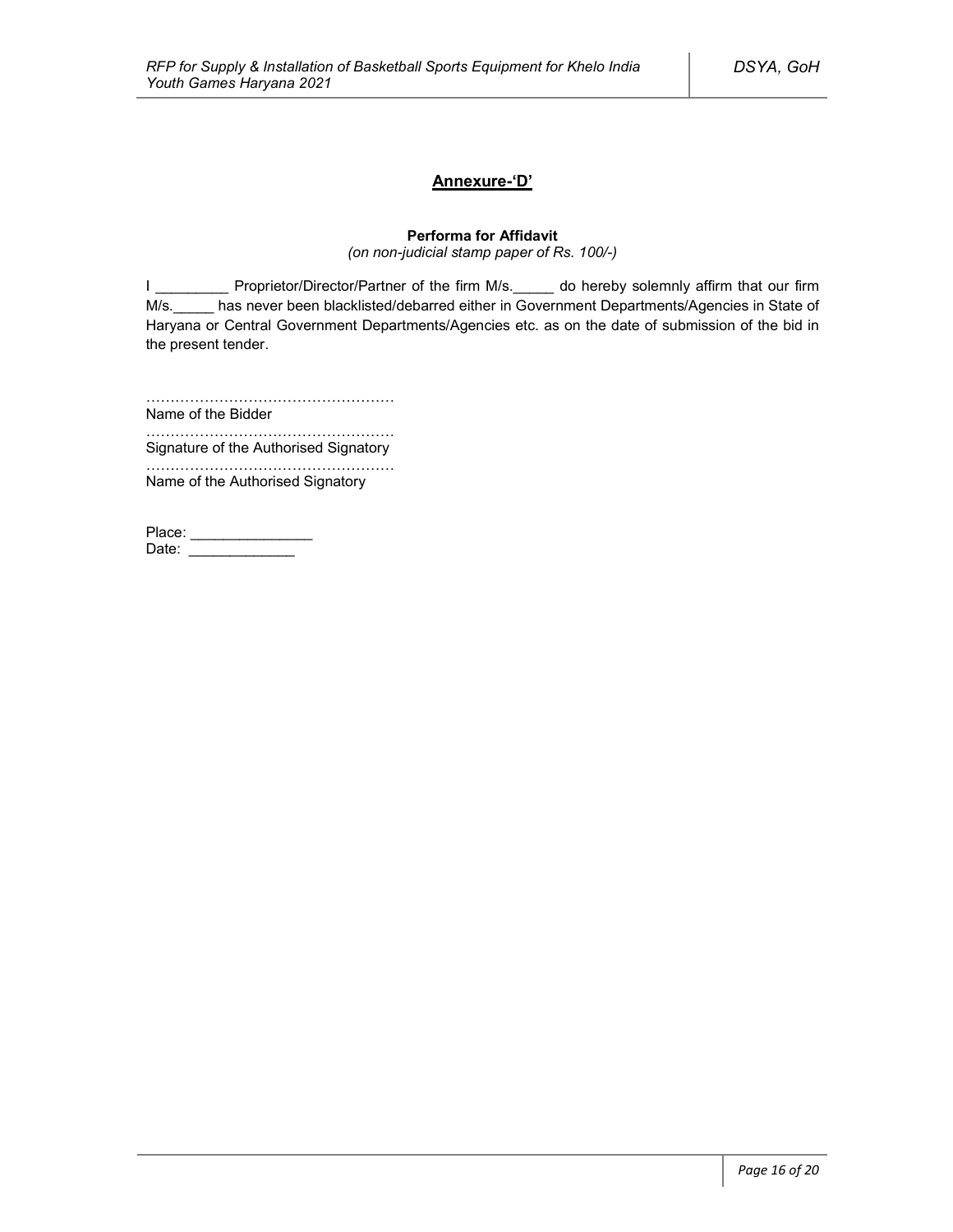# **Annexure-'E'**

# **Format for Financial Capacity**

| <b>Financial Year</b> | <b>Annual Turnover</b> |
|-----------------------|------------------------|
| 2017-18               |                        |
| 2018-19               |                        |
| 2019-20               |                        |

**Note:** All figures quoted above shall be substantiated by attaching the copy of Audited Annual Reports or a certificate from a Chartered Accountant.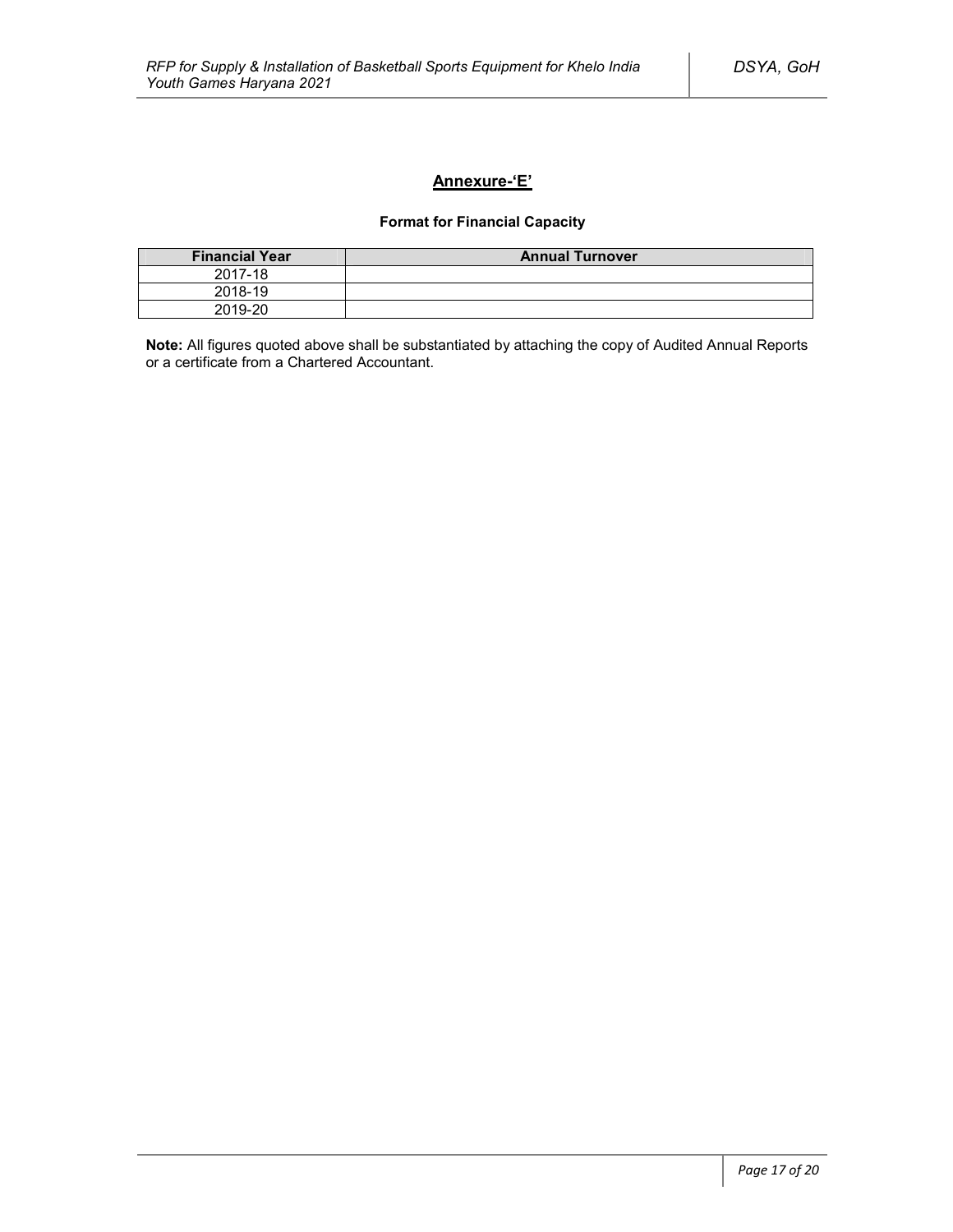### **ANNEXURE- 'I'**

#### **ITEM WISE DETAILED SPECIFICATIONS & QUANTITY**

### **Sports Discipline: Basketball**

| $\overline{\text{Sr}}$<br><b>No</b> | <b>Item Description</b>                                                                                                 | <b>Item Specification</b>                                                                                                                                                                                                                                                                                                                                                                                                                                                                                                                                                               | <b>Required</b><br><b>Brand</b> | Quantity       |
|-------------------------------------|-------------------------------------------------------------------------------------------------------------------------|-----------------------------------------------------------------------------------------------------------------------------------------------------------------------------------------------------------------------------------------------------------------------------------------------------------------------------------------------------------------------------------------------------------------------------------------------------------------------------------------------------------------------------------------------------------------------------------------|---------------------------------|----------------|
| $\mathbf{1}$                        | Basketball Up right<br>(movable and<br>height adjustable)<br>with electronic<br>game clock and 24<br>second shot clock. | 30mm Transparent Acrylic Back Board<br>with international standard Double die<br>made frame Aluminium Anodized / Steel<br>Power coated with Built in Brackets for<br>mounting, Dunking Rings with three<br>springs mechanism 3.2 meters<br>projections from the base pole special<br>no harm floor polish wheels height<br>adjustable with State-of-the-art easy<br>operation technology. All system based<br>on "Shield" Belgium Pattern<br>indigenously made with the help of Best<br>Material. Up right should be fully cover<br>with Cushion for player safety; approved<br>by BFI; | Rido/ Nivia/<br>Stag            | $\overline{2}$ |
| $\overline{2}$                      | Table Equipment -<br>foul card for<br>players, for team<br>foul Alternating<br>position arrow Red<br>Flag               | Material: Fiber;<br>Player Foul Marker: size 200 mm x 100<br>mm (01 to 04 no. in Black Colour & 05 in<br>Red Colour printed on both sides);<br>approved by BFI,<br>Team Foul Marker: Fiber, 350 mm<br>height x 200 mm width (01 to 04 no. in<br>Black Colour & 05 in Red Colour printed<br>on both sides); approved by BFI,                                                                                                                                                                                                                                                             | Rido/Nivia/<br>Stag             | $\overline{2}$ |
| 3                                   | <b>Electronic Buzzer</b><br>two separate<br>sound one for<br>game clock one for<br>shot clock (For<br>Table)            | Approved by BFI                                                                                                                                                                                                                                                                                                                                                                                                                                                                                                                                                                         | CASIO/Racer<br>/Omega/Rido      | 3              |
| 4                                   | <b>Marking Tapes</b><br>(White Color 30M<br>each Roll)                                                                  | Material: Plastic, width 5.00 cm x 30<br>meter                                                                                                                                                                                                                                                                                                                                                                                                                                                                                                                                          | Any Brand                       | 30             |
| 5                                   | <b>Manual Score</b><br>Board                                                                                            | 4ft by 3ft board with Plastic flip number<br>and light weight rustfree metal stand<br>approx 4 feet of height;                                                                                                                                                                                                                                                                                                                                                                                                                                                                          | Any Brand                       | $\overline{2}$ |

**Note:** Bidders are requested to quote exactly the required specifications and brands which are mentioned above. Quoted items other than the above-mentioned specifications and brands will not be considered.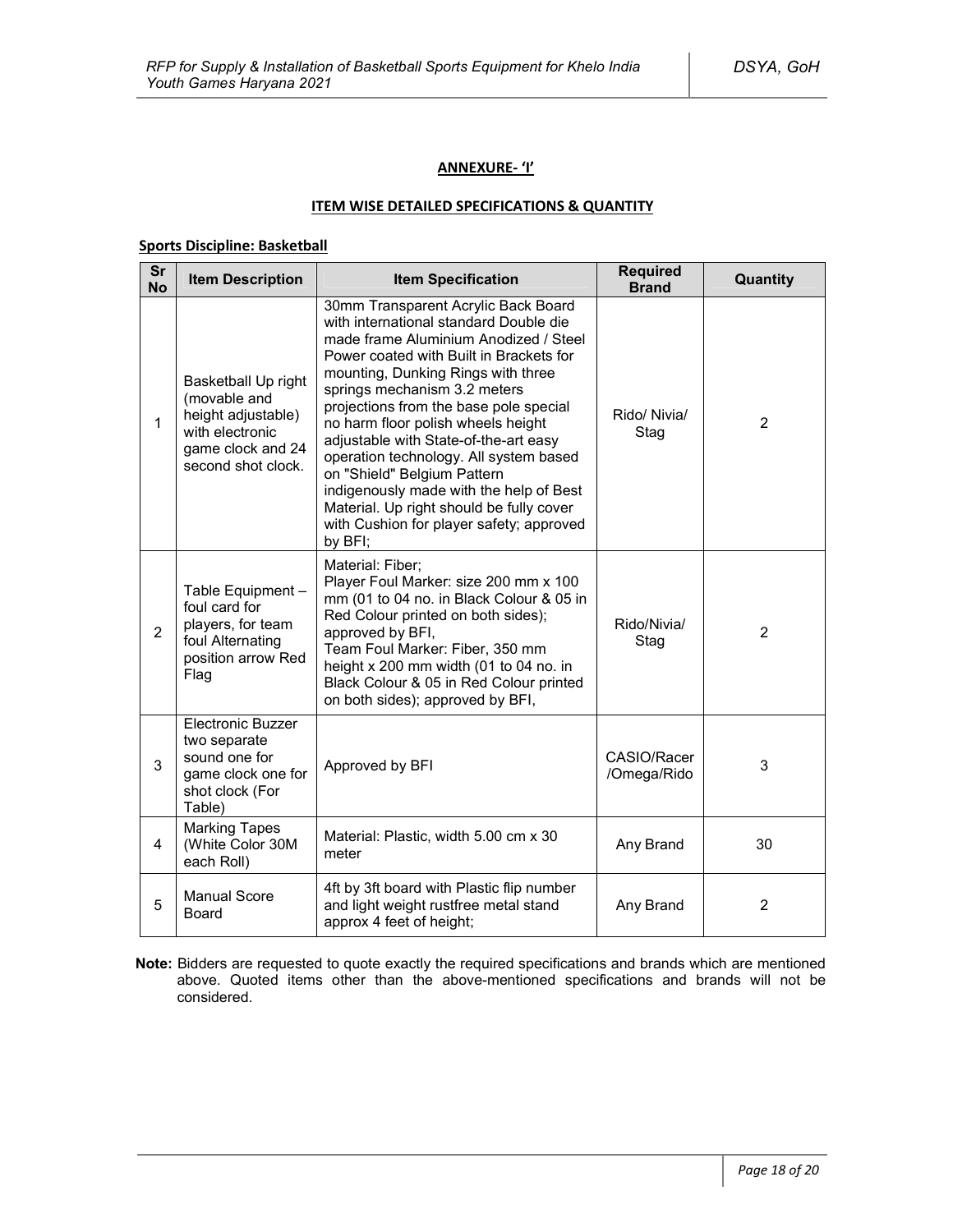# **ANNEXURE- 'II'**

# **COMPLIANCE STATEMENT:**

# **Sports Discipline: Basketball**

| <b>Sr No</b>   | <b>Item Description</b>                                                                                              | <b>Compliance</b><br><b>Specifications</b><br>(Yes/No) | <b>Offer Brand</b><br>(Make/Model) | <b>Remarks (If Any)</b> |
|----------------|----------------------------------------------------------------------------------------------------------------------|--------------------------------------------------------|------------------------------------|-------------------------|
|                | Basketball Up right<br>(movable and height<br>adjustable) with electronic<br>game clock and 24 second<br>shot clock. |                                                        |                                    |                         |
| $\overline{2}$ | Table Equipment -foul card<br>for players, for team foul<br>Alternating position arrow<br>Red Flag                   |                                                        |                                    |                         |
| 3              | Electronic Buzzer two<br>separate sound one for<br>game clock one for shot<br>clock (For Table)                      |                                                        |                                    |                         |
| 4              | Marking Tapes (White<br>Color 30M each Roll)                                                                         |                                                        |                                    |                         |
| 5              | Manual Score Board                                                                                                   |                                                        |                                    |                         |